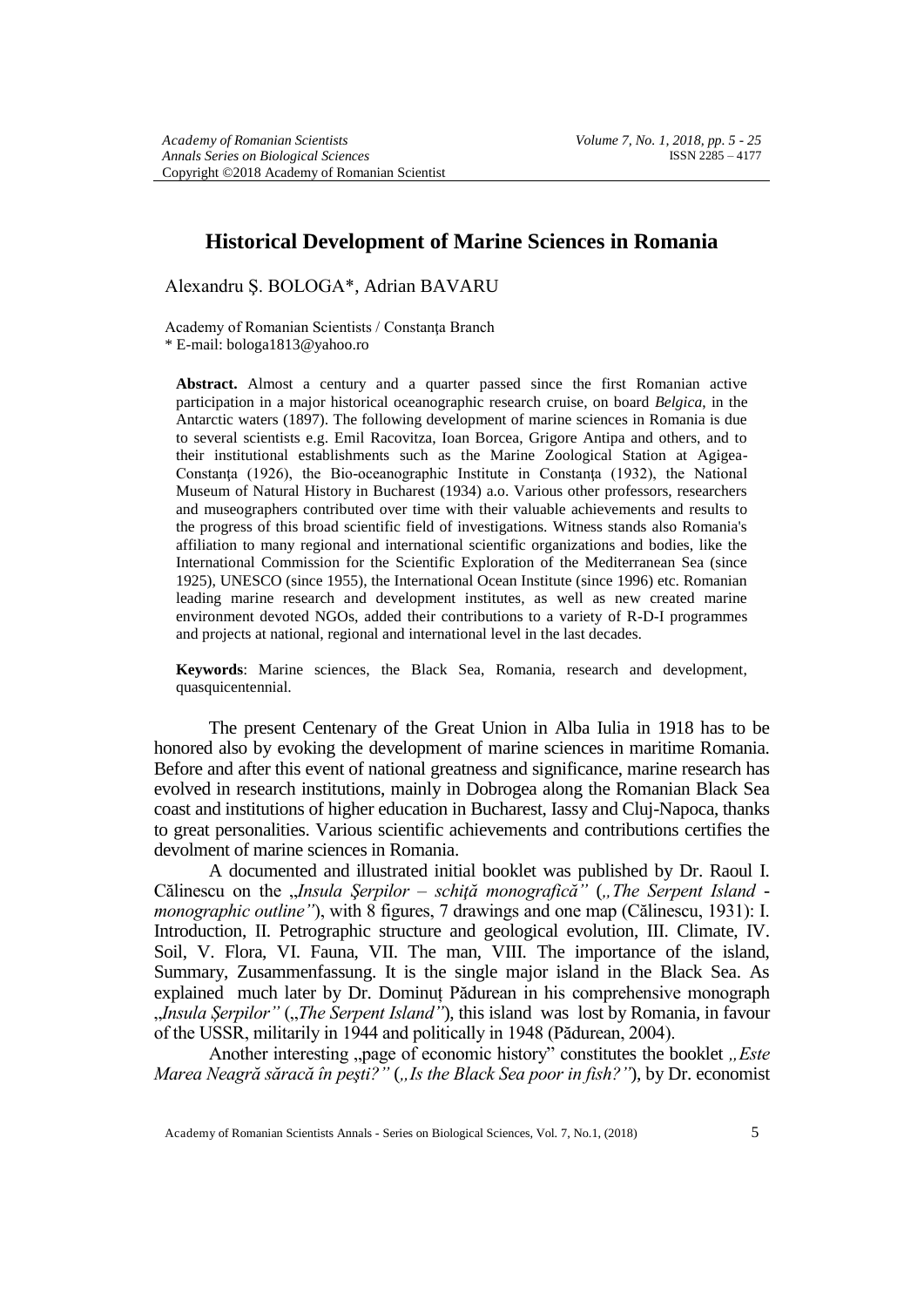Oreste A. Anastasiu, with a Letter of former Minister Nicolae I. Ottescu, the moto "Nutrisco et extinguor", and three chapters: I. Statement of the problem, II. The ancient age, III. Proposals for the future (Anastasiu, 1940).

A first specialized *Romanian bibliography*, up to the date of publication, attests most of the scientific contributions made in this field (Băcescu, 1965). This work includes the following chapters:

**Introduction** 

Abréviations

I. Ecologie marine, faune benthique (poissons exclus)

- II. Poissons et technique de la pêche maritime (la pêche de dauphins et des moules y compris), partasites des poissons, mamifères marins
- III. Physiologie et anatomie des animaux marins
- IV. Phytoplancton, phytobenthos, macrophytes et microorganismes
- V. Zooplanctopn
- VI. Comptes rendus divers, travaux de compilation ou bibliographiques sur la recherche marine
- VII. Océanographie générale, physico-chimie, météorologie, géologie sousmarine, etc.
- VIII. Lagunes, lacs littoreaux (doux, saumâtres, sursalés), faune relicte et phréatique litorale
- IX. Bibliographie roumaine concernant d'autres secteurs de la mer Noire que la côte roumaine

Index des auteurs.

Another bibliography, "*Contributions roumaines à l'étude de la mer Noire"*, prefaced by M.C. Băcescu, and containing 4 chapters and an afterword, followed soon (Semenescu, 1964):

- 1. Caractéristiques physiques de la côte et du fond de la mer Noire le long du littoral Roumain,
- 2. Études biologiques,
- 3. La pêche,
- 4. Le secteur prédeltaïque et les lagunes de la Mer Noire,

Postface.

After the original English-language version of the *"Black Sea Bibliography*" released by the Woods Hole Oceanographic Institution (USA) in 1974, covering the fields of geology, chemistry and biology, another similar extensive publication of more recent date, considering all six Black Sea coastal states, also reflects the Romanian contributions in oceanography between 1974 and1994 (Mamaev *et al.,* 1995). "*Though this bibliography is not exhaustive, it does represent many of the major lines of research"*. Remarkably, a database for this book is available on diskette.

Another example of representative progress in Romanian marine biology is the *National Report* containing the following chapters (Petranu *et al.,* 1997):

List of tables

Acknowledgements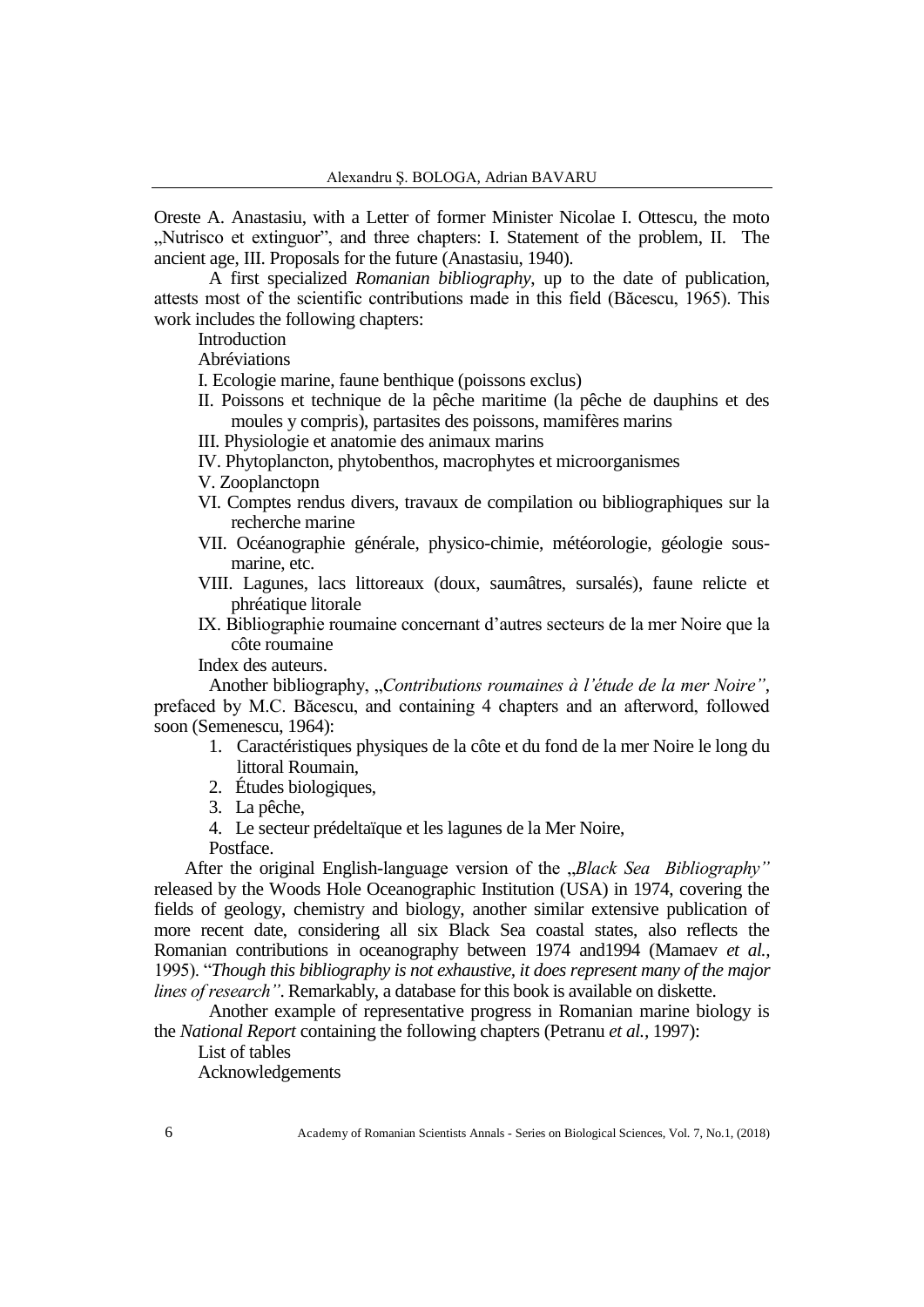Introduction

Executive Summary

- 1. The geographical and socio-economic conditions of the Romanian Black Sea cost.
- 2. Types and features of coastal habitats
- 3. Main types of communities of the Romanian Black Sea Area
- 4. The biological diversity of Lake Sinoe
- 5. The impact of anthropogenic activities on the structure and productivity of the biota of the Romanian Black Sea
- 6. Problems related to exotic species
- 7. The status and management of protected areas
- 8. Education and public awareness

9. Conclusions

10. Recommendations for the monitoring, protection and restoration of the biodiversity of the Romanian coastal zone

Annex - I

Annex - II

Index

References.

Significant progress has been highlighted during the International Conference dedicated to the 135th anniversary of the prestigious Institute of the Biology of Southern Seas (INBIUM) in Ukraine, at present the Institute of Marine Biological Research "A.O. Kovalevskyi" of the Russian Academy of Science, in Sevastopol, between September 19 and 21, 2006 (Bologa, 2006), as well as in other publications (e.g. Bologa, 2004; Bologa and Charlier, 2011).

Romanian marine research was also stimulated by foreign personalities, within the institutional framework created by them over time, such as HRH Prince Rainier III of Monaco from the International Commission for the Scientific Exploration of the Mediterranean Sea (Monaco), Dr. Selim Morcos from UNESCO, Professor Elisabeth Mann Borgese from the International Ocean Institute (Malta), the Black Sea Commission (Istanbul) and others. The preoccupations continue at the moment through two main specialized institutes, the National Institute for Marine Research and Development "Grigore Antipa" in Constanţa and the National Institute for Marine Geology and Geoecology in Bucarest-Constanţa. The evolution of the oceanographic research vessels in Romania has been illustrated for the period 1893- 1996 (Bologa *et al*., 1999).

### **Professor Emil Racovitza**

Emil Racovitza (November 15, 1868 - November 17, 1947) was a Romanian biologist, zoologist, speleologist, explorer of Antarctica and the first biologist in the world to study the arctic life. (Wikipedia)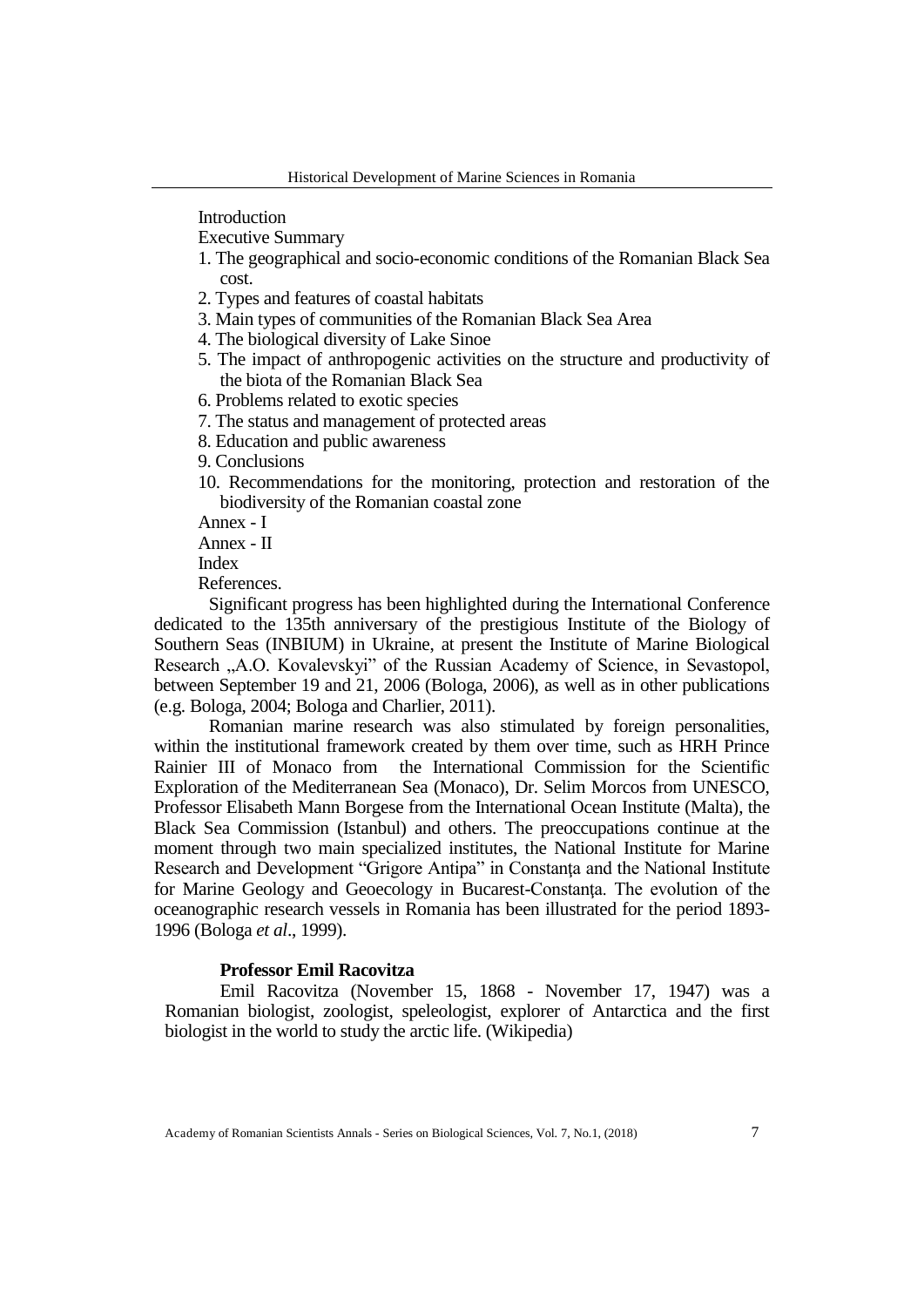*Antarctic expedition with Romanian participation on board Belgica (1897-1899)*

Together with G. Antipa, E. Racovitza was one of the most noted promoters of natural sciences in Romania. He was the first Romanian to have gone on a scientific research expedition to the Antarctic, aboard the ship *Belgica* (Fig. 1) (xxx, 1975; Marinescu, 1996, 1998, 2001, 2018; Bologa, 2010), as part of an international team. The expedition was led by the Belgian officer Adrien de Gerlache, who was also the ship's owner. The first mate of the vessel was Roald Amundsen (who was to conquer the South Pole in 1911).



**Fig. 1.** The *Belgica* anchored at Mount William

On August 16, 1897, under the aegis of the Royal Society of Geography in Brussels, Belgium, the former Norwegian wooden whaler, left the port of Antwerp, setting sail for the South. It was the ship that gave its name to the whole expedition. The three-mast ship was equipped with a 160 horse-power engine. The 19 members of the team were of various nationalities, a rare thing for that time.

Between March 10, 1898 and March 14, 1899, *Belgica* was caught

between ice blocks, making it impossible to sail any further, and returned to Europe in 1899. Racovitza's diary, published in 1899, makes mention of the difficulties that the team-members had to endure. Photos of the time show that he was hardly recognisable after returning from the expedition. The results of his research were published in 1900, under the title "*La vie des animaux et des plantes dans l'Antarctique*" (*"The life of animals and plants in Antarctica"*).

A year after his return, Racovitza was appointed director of the Banyuls-sur-Mer resort and editor of the review *Archives de zoologie expérimentale et générale*. He was as well a remarkable professor, scholar and researcher, and full member of the Romanian Academy since 1920. Most of his scientific performances are reviewed in

the book *"Emil Racoviţă - Opere alese"* (*"Emil Racovitza - Selected works"*) edited by C. Motaş *et al*. (xxx, 1964).

# *Internaţional Commission for the Scientific Exploration of the Mediterranean Sea (1919*

Another eloquent example of the recognition accorded to Romanian marine research is the over ninety-year cooperation between Romania and the Mediterranean



**Fig. 2.** The premises of the International Commisssion for the Scientific Exploration of the Mediterranean Sea in Monte Carlo (Monaco).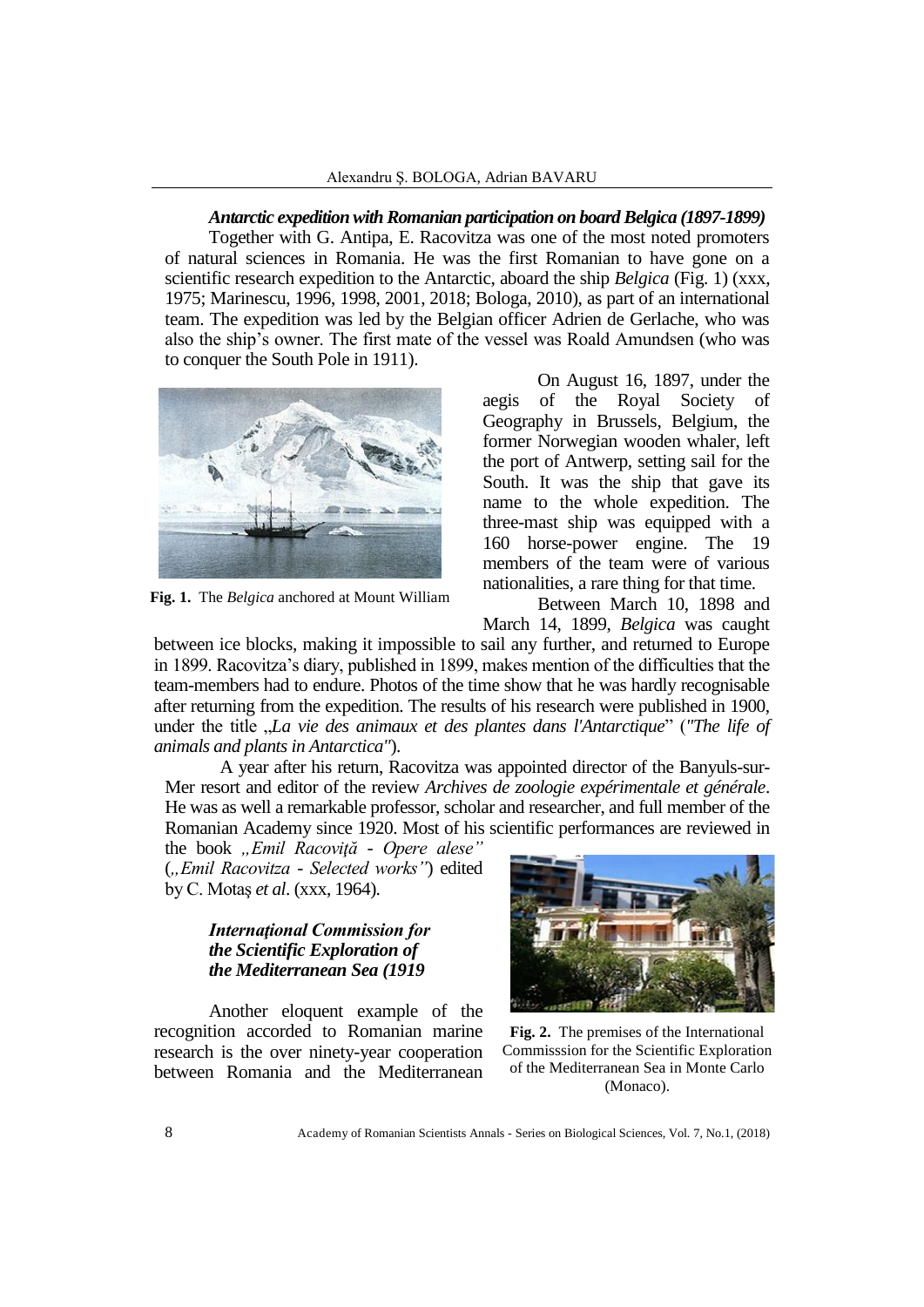Science Commission (CIESM) (Fig. 2), created by His Serene Highness Prince Albert I of Monaco in 1919 (Bologa, 1993, 2011, 2015, 2016; Bologa and Marinescu, 2002). Romania's official adherence and membership to this oldest, fruitful and longlived European organization devoted to marine sciences dates back officialy to 1925. It is owed primarily to the illustrious personalities of our national biological oceanography, Emil Racovitza and Grigore Antipa, the first and second National Delegate of Romania to CIESM, in 1925 and between 1926 and 1944, respectively; later on to numerous of their disciples and other scientists who supported and illustrated the remarkable level of this long-lasting cooperation. As a result of the contribution to the scientific life of CIESM, the 10th and 20th Congress and General Assembly, as well as the meetings of its Central Bureau, were organised in the capital of Romania, Bucarest, between October 15 and 19, 1935, and again in Bucharest-Constanta, between October 17 and 22, 1966, respecively.

The next National Delegates and simultaneously Vice-Presidents at CIESM and members, or some of them leading management positions, in various of its Scientific Committees were: Traian Săvulescu (1959),

Theodor Busnită (1961), Vasile Chiriac / Mihai C. Băcescu substitute (1966), Mihai C. Băcescu (1967- 1993), Alexandru Ş. Bologa (1994-2011) and Tania Zaharia (2012-present).

According to the impetuos development of world oceanology, CIESM continuously diversified its wide range of research and collateral activities; it published its main results in *Rapports et Procesverbaux des Reunions* (Fig. 3).

Romania continues its long standing membership to the Commission, after the difficulties and impediments suffered during the communist regime. These concerned the few permitted contacts and co-operations, as well as scarce sources of information for some decades. Nowadays considerable Romanian contributions enrich



**Fig. 3.** The traditional publication of CIESM dating back 1926.

the scientific achievements of CIESM by the presence of specialists and their research within all six contemporary Scientific Committees.

#### **Professor Ioan Borcea**

Ioan Borcea (January 30, 1879 - July 30, 1936) was a Romanian zoologist. He received a scholarship to study in France. In 1903, he obtained an undergraduate degree from the natural sciences faculty of the Sorbonne. In 1905, the same institution awarded him a doctorate; his thesis dealt with the genitourinary system of the Elasmobranch. He performed research at the marine biology stations in the French villages of Banyuls-sur-Mer and Roscoff, as well as in Naples. (Wikipedia)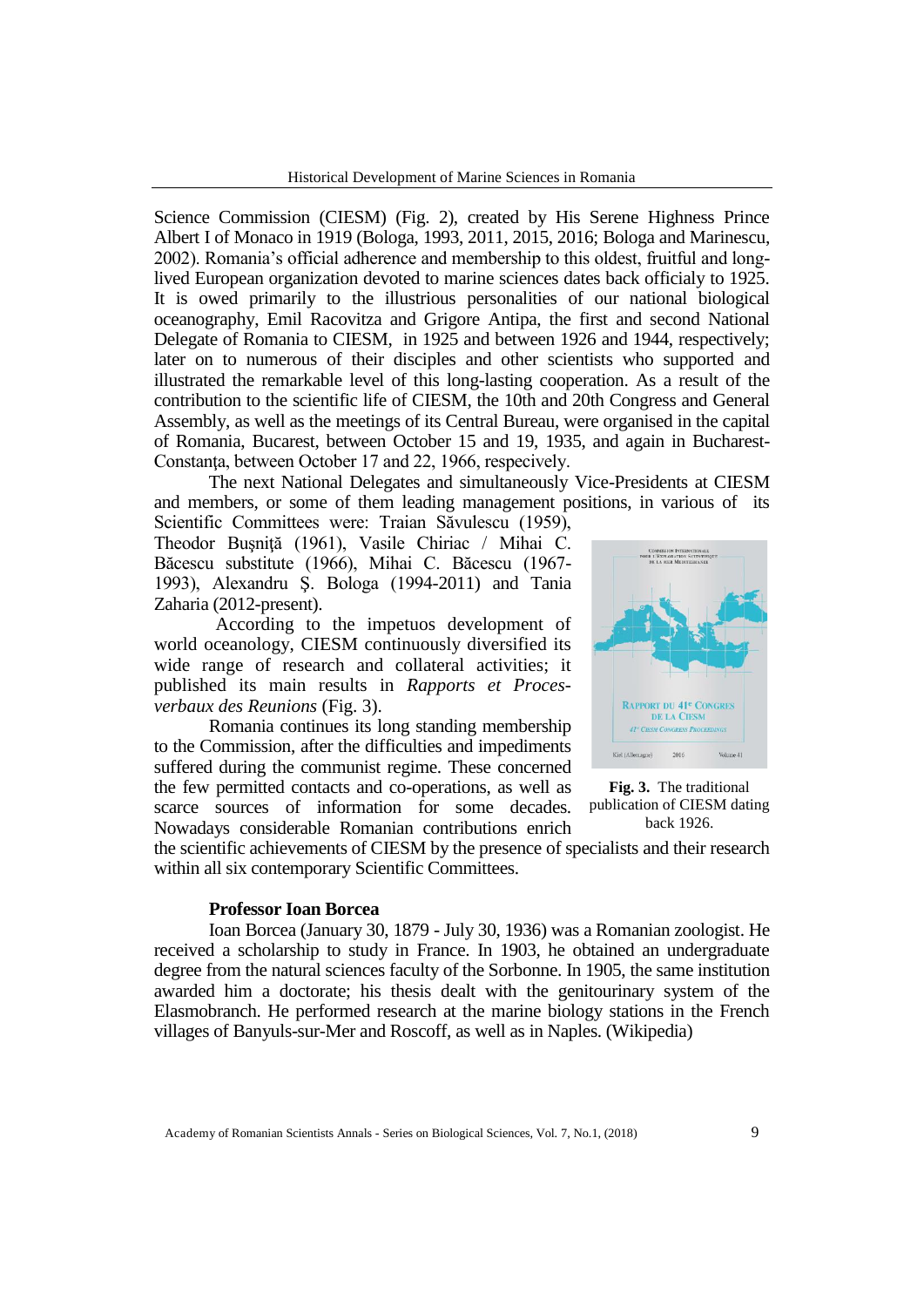

**Fig. 4.** The Marine Zoological Station "Professor Ioan Borcea", Agigea.

# *The Marine Zoological Station "Profesor Ioan Borcea", Agigea (1926)*

Professor I. Borcea held prominent place among the creators of the Romanian oceanography and marine biology. In 1909, he became a member of the National Museum of Natural History in Paris, obtaining a similar position with the American Museum of Natural History in New York City in 1935. Borcea founded at Agigea the Marine Zoological Station

(MZS), located on the Black Sea coast near Constanța (Fig. 4), and served as its director for the last decade of his life (xxx, 1975; Bologa *et al*., 2013). From 1912 to 1936, he directed the Natural History Museum in Iassy. He was an honorary member of the Société zoologique de France, and edited the *V. Adamachi Scientific Magazine.* Already in 1919, he was elected a corresponding member of the Romanian Academy.

This first Romanian marine biological station was supported by King Ferdinand I, by Royal Decree No. 810, dated March 1st, 1926. The Station, which was later given his name, acquired a small reserch vessel at some point (Fig. 5). Its achievements were recorded in writings kept in the archives of the University "Alexandru I. Cuza" from Iassy, the State Archives / Constanţa County Service and the "Ioan N. Roman" County Library Constanta; this establishment constitutes his most important professional achievement besides many other organizational, administrative and research merits (Bologa, 2014).



**Fig. 5.** The research vessel *Racovitza* of the MZS at Agigea.

The vigurous personality and the prolific career of the founder have marked the development of biological oceanography, ecology and general biology in Romania, as well as a remarkable international scientific co-operation for those times, especially with France and Italy. Many indigenous and foreign scientific personalities have visited the Station, among which Professor George E. Palade, later on Nobel laureate (USA). Borcea published over a hundred scientific

works on theoretical and applied entomology, oceanography, Black Sea fauna and the relicts of the Black and Caspian seas as well as the Lake Razim area, and museology. He introduced the concept of biologically countering agricultural pests in Romania. A volume was dedicated to him at his centenniary of birth (xxx, 1979).

After WWII the Station remained under the tutelage of the University "Alexandru I. Cuza" from Iassy, later on part of the Romanian Institute of Marine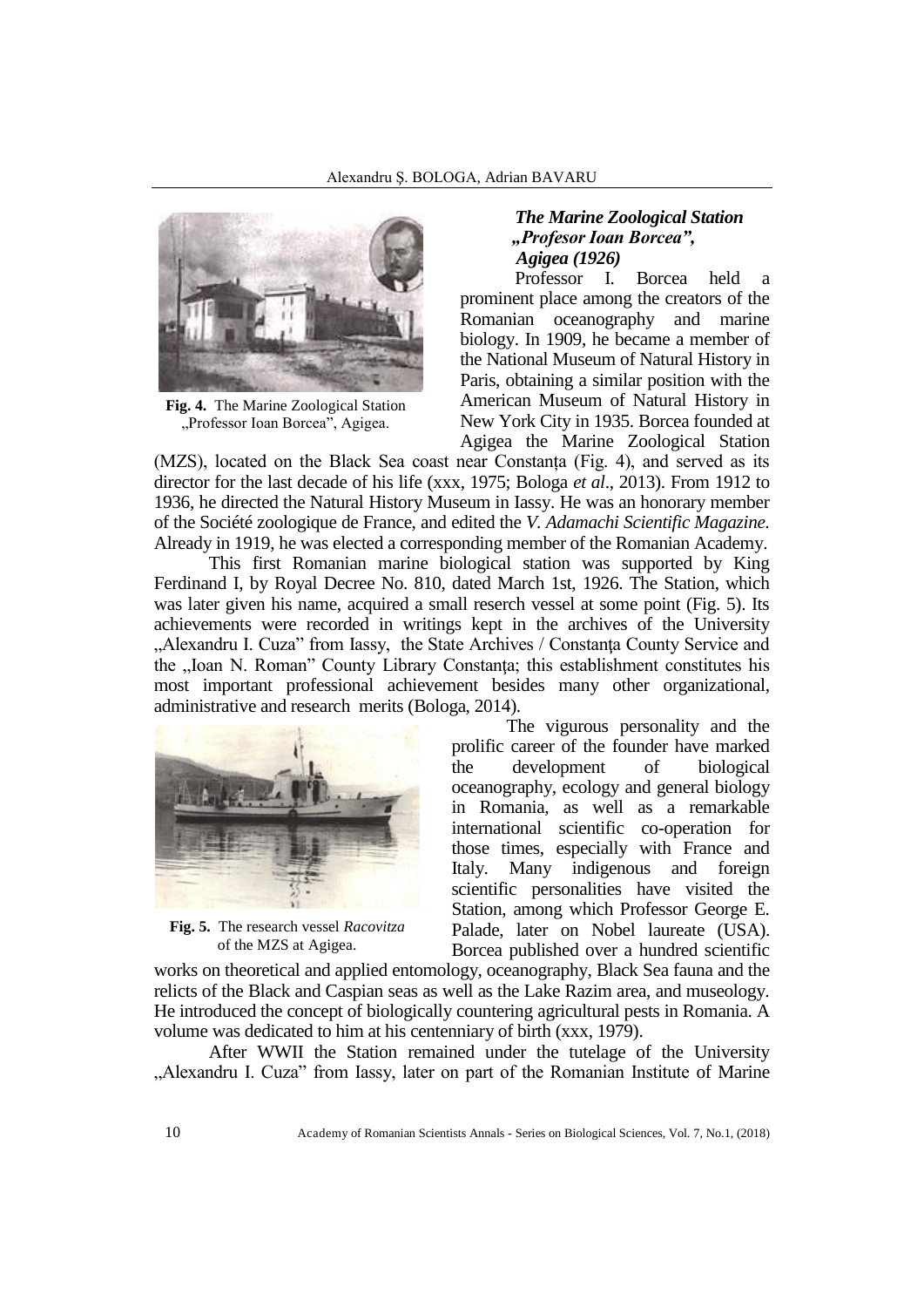Research (RMRI) between 1970 and 1989. Valuable contributions were due to its researchers in various fields of marine biology, known in the country and abroad, such as Professor Sergiu Cărăuşu, at the above mentioned university, an ichthyologist, Director of the Station between 1953 and 1960. Other Professors and/or Doctors excelled in varios research fields: Maria S. Celan, Hilarius V. Skolka, Adrian Bavaru and Alexandru Ş. Bologa (macrophytobenthos), Nicolae Bodeanu (microphytobenthos and phytoplankton), Marian-Traian Gomoiu, later on full member of the Romanian Academy (zoobenthos), Geza-Iuliu Müller and Victoria Ţigănuş, both of them later on successively Deans of the Faculty of Biology of the "Ovidius" University of Constanta (zoobenthos), Dr. Pia-Elena Mihnea (phytoplankton), Drs. Adriana Petranu and Florica Porumb (zooplankton); some of them coauthored the prestigious volumes "*Ecologie marină*" ("Marine Ecology"), in five volumes (xxx, 1965).

All above mentioned scientists, activated after 1970 inside the RMRI, except Professor A. Bavaru, who became President of the "Ovidius" University Constanta between 1996 and 2004. He dealt in his doctoral thesis witrh a first presentation of the algal associations along the Romanian Black Sea littoral (Bavaru, 1979). Beside other studies concerning the Romanian marine algoflora (Bavaru, 1970, 1977, 1980, 1990, 1992) he co-authored a complete list of these marine macrophytes (Bavaru *et al.,* 1991). Dr. A.Ş. Bologa, Scientific Director of the RMRI (1990–2011) and National Delegate to the CIESM (1994–2011), enlarged his research on algal physiology, marine radioacology and history of science; both co-authored, beside other specialists, the first Romanian *"Tratat de algologie*" *("Treatise of Algology*") (xxx, 1976, 1977, 1979), and are members of the Academy of Romanian Scientists and the International Phycological Society. Among others, the *"Atlasul macrofitelor de la litoralul românesc*" (*"The Atlas of Macrophytes from the Romanian littoral*") was published by younger researchers more recently (Marin and Timofte, 2011).

## *Professor Grigore Antipa*

Grigore Antipa (November 27, 1867 - March 9, 1944) was a Romanian Darwinist naturalist (disciple of his famous professors P. Poni, G. Cobălcescu, A.D. Xenopol and P. Missir), zoologist, ichtyologist, ecologist, oceanologist and professor. He is the scientist who totally renovated and installed in 1906 the National Museum

of Natural History, which now bears his name, in its current building in Bucharest (Wikipedia). Full member of the Romanian Academy in 1910.

G. Antipa is another reference person in the study of the Black Sea and not only, a brilliant student of Ernst Haeckel (Popa *et al.*, 2017), the creator and promoter of ecology. He organized the first Romanian scientific expeditions



**Fig. 6.** The cruiser *Elisabeta* of the Romanian Royal Navy.

Academy of Romanian Scientists Annals - Series on Biological Sciences, Vol. 7, No.1, (2018) 11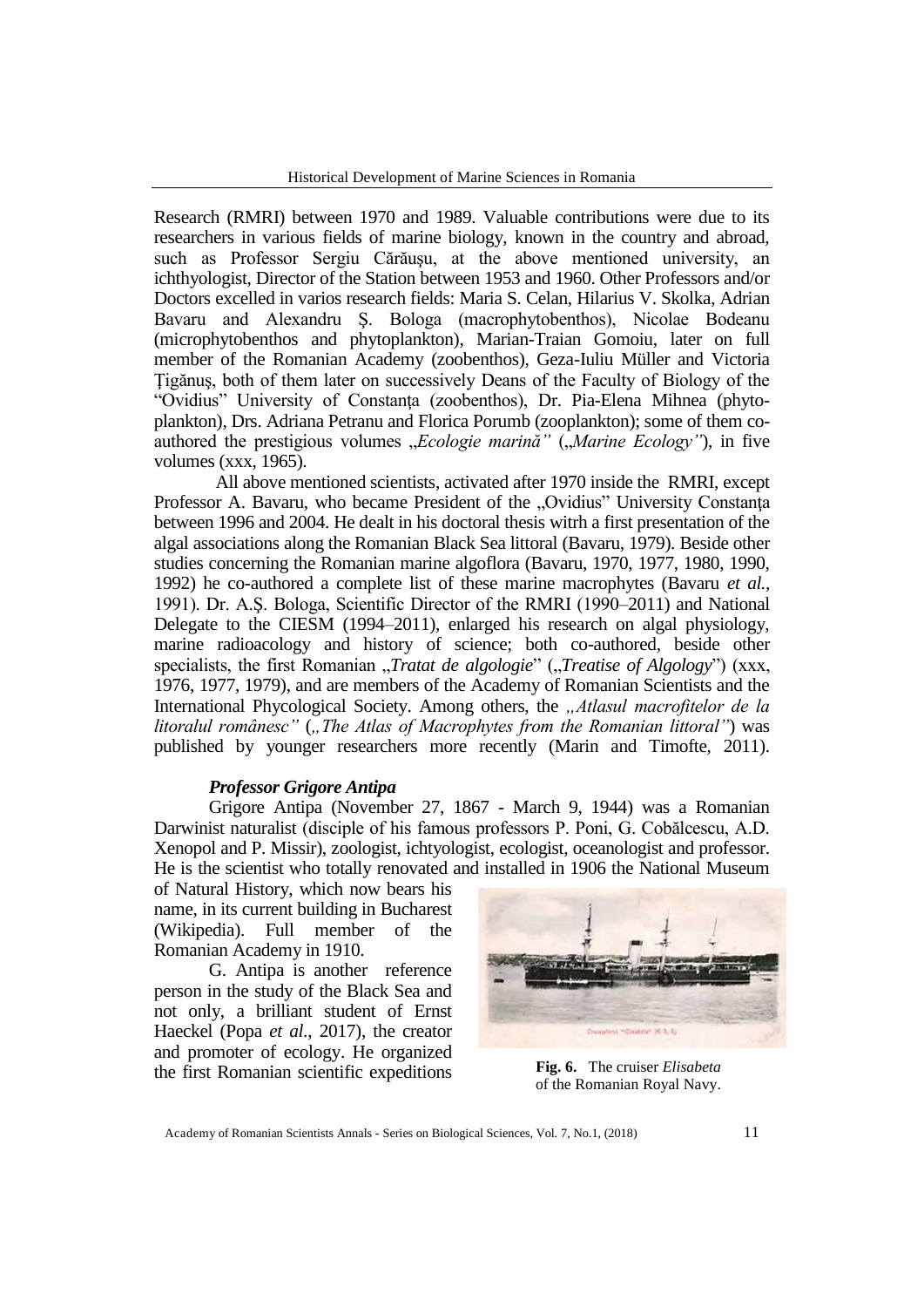in the Black Sea, aboard the RRN cruiser *Elisabeta* in 1883, 1884 and 1884 (Fig 6). They proved particularly valuable through observations and measurements that have been carried aut, as well as through the numerous collected samples, for further processing by various specialists.

During his prolific carrier, Antipa has enjoyed a deep estimation and friendship of the Romanian Kings Carol I and Ferdinand, and of the Prince Albert I of Monaco. His 70th anniversary was marked by the publication of a homage volume including 53 articles belonging to Romanian, French, Italian, German, British and American authors (xxx, 1938).

# *National Museum of Natural History "Grigore Antipa" (1934)*

G. Antipa founded and become afterwards director of the National Museum of Natural History, in Bucharest, in 1934 (Fig. 7), which he led for 51 years, introducing for the first time the concept of <diorama>, artistically carried out, in museology, namely the presentation of the fauna in its natural environment; the way of organization was taken over mainly in North America (xxx, 1975; Zamfirache, 2018).



**Fig. 7.** The National Museum of Natural History "Grigore Antipa" in Bucharest.

# *International Commission for the Scientific Exploration of the Mediterranean Sea*

The prestigious presence and affirmation of Romania beside Monaco and the other founding states, namely Austria, France, Great Britain, Russia and Spain, is obviously due to the outstanding personality and many-sided activities of Grigore Antipa, even if being not adequately enough pointed out by most of his biographers.

Dr. G. Antipa, Romania's second national delegate to CIESM, was nominated rapporteur for the Black Sea in 1927. As a result, this body has expanded its oceanographic research field by adding the Black Sea basin to the broad scope of its concerns. In 1928 he became a rapporteur for the entire Eastern Mediterranean, the Marmara Sea and the Aegean Sea (Bologa and Marinescu, 2002; Bologa, 2015).

As for example to Antipa's close scientific relationships to France, Professor J. Richard, Director of the Musée Océanographique Monaco dedicated him an article, in "*Grigore Antipa – Hommage à son œuvre*", on the above mentioned museum (Richard, 1938).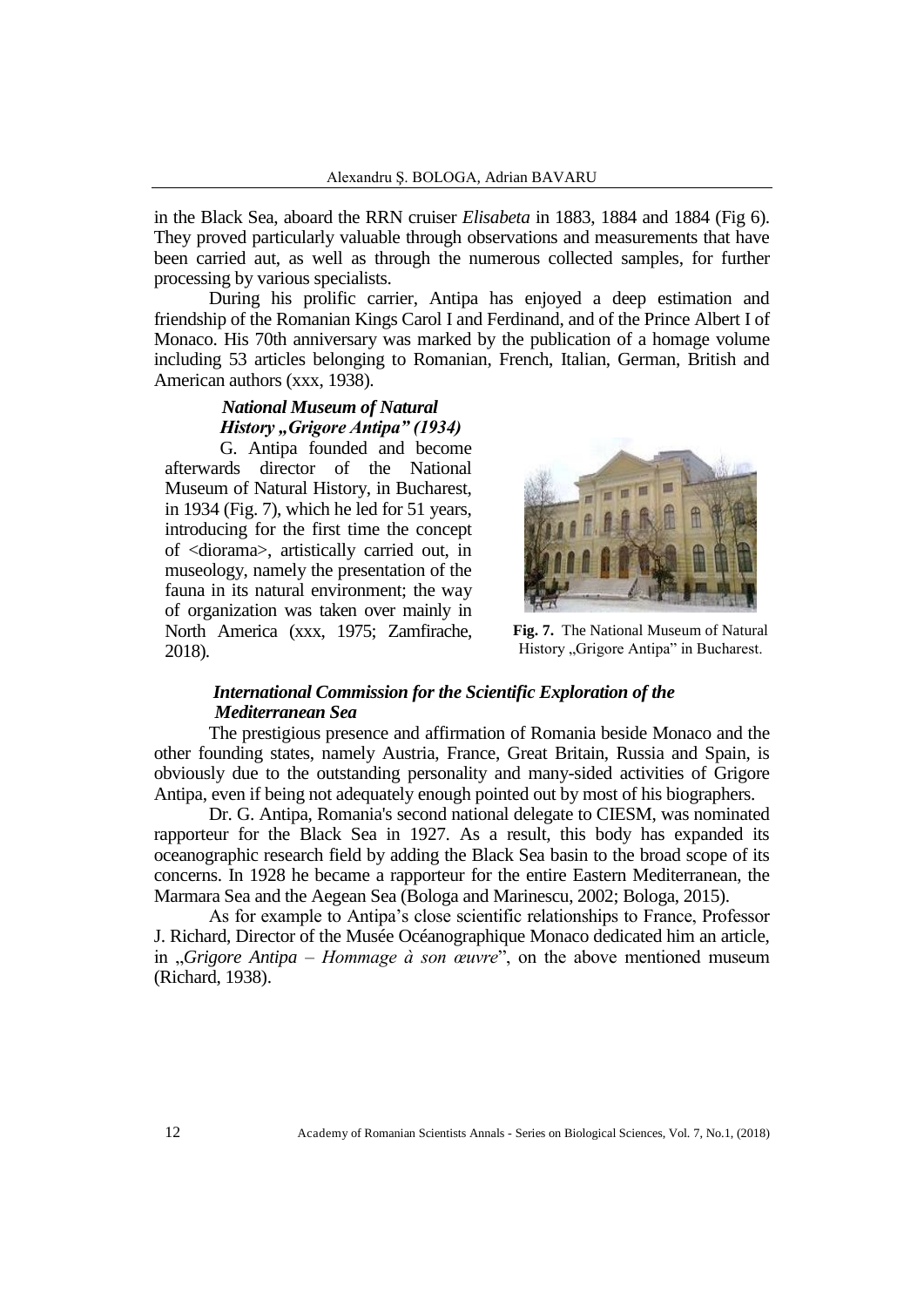### *Bio-oceanographic Institute (1932)*

The Bio-oceanographic Institute was created by G. Antipa in Constanta in 1932 (Fig. 8); it became later on the Fisheries Research Station (1954). In 1954 it took

his name. It belonged to the Romanian Marine Research Institute (now National Institute for Marine Research and Development "Grigore Antipa") between 1970 and 1989.

As a scholar dedicated mainly to the fish survey, he has successively become the organizer, general manager and general inspector of the State Fisheries.

He is the author of the valuable monograph "*Marea Neagră,* vol 1 *Oceanografia, bionomia şi biologia generală a Mării Negre"* ("The Black Sea, vol. 1



**Fig. 8** The Bio-oceanograpghic Institute in Constanţa

*Oceanography, Bionomy and General Biology of the Black Sea"*) (Antipa, 1941), published by the Romanian Academy, in the "Vasile Adamachi" Fund.

### *Marine Biological Station at Caliacra*

Kaliakra is a long and narrow headland in the Southern Dobrudja region of the northern Bulgarian Black Sea coast, 12 km east of Kavarna, 60 km northeast of Varna and 65 km southwest of Mangalia (Romania). (Wikipedia) The coast is steep with vertical cliffs reaching 70 m down to the sea. Kaliakra is a nature reserve, where dolphins and cormorants can be observed. It sits on the Via Pontica, a major bird migration route from Africa into Eastern and Northern Europe. Many rare and migrant birds can be seen here in spring and autumn and, like much of this coastline, is home to several rare breeding birds (e.g. pied wheatear and a local race of European shag); the rest of the reserve also hosts unusual breeding birds; saker falcon, lesser grey shrike and is a host to others.

When Caliacra county, together with that of Durostor, was part of Great Romania's south eastern part of Dobrogea called the 'Cadrilater' ('Quadrilateral'), lost to Bulgaria in 1940, G. Antipa founded a Marine Biological Station near Cape Caliacra (Fig. 9). There has not been much testimony left about the work and/or results of this obsolete Romanian scientific establishment.



**Fig. 9.** The former marine biological station of Caliacra currently in ruins.

Academy of Romanian Scientists Annals - Series on Biological Sciences, Vol. 7, No.1, (2018) 13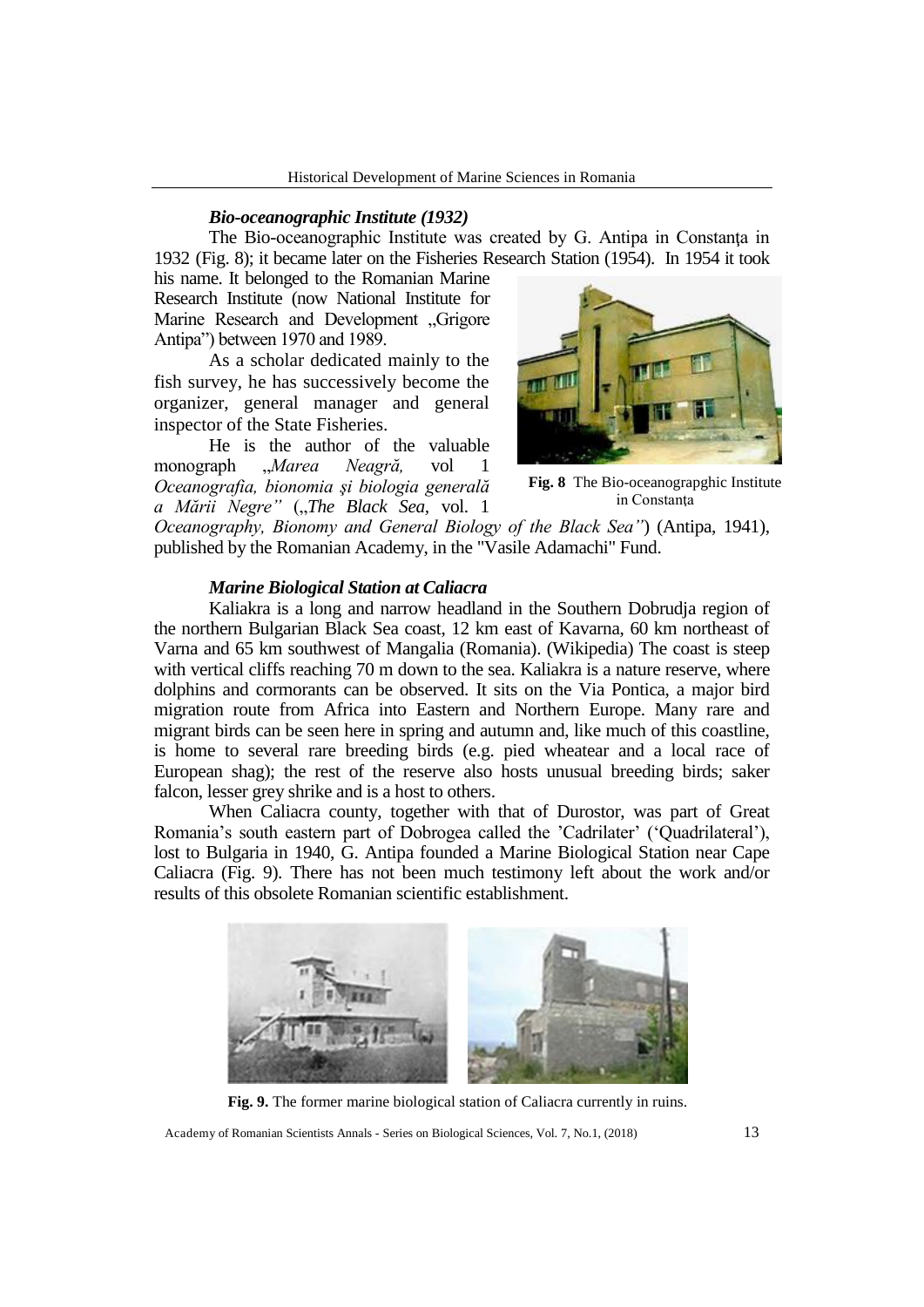### *Professor Emanoil C. Teodorescu*

Emanoil Constantin Teodorescu (May 10, 1866 – April 26, 1949) was a Romanian botanist and plant physiologist, professor, and elected as titular member of the Romanian Academy in 1949. (Wikipedia) In his monograph on the whole Romanian algoflora *"Matériaux pour la flore algologique de la Roumanie"*, elaborated at the k.k. Naturhistorisches Museum in Vienna, he was the one who mentioned for the first time marine pluricelular algae (Teodorescu, 1907). Thus, he mentions 36 species from the following families: Chlorophyceae (10), Phaeophyceae (8), Rhodophyceae (14), Schizophyceae (3) and Chlamydomonaceae (1). Among them, the 32 macrophytes originated along the Romanian littoral between Portita and Mangalia, as well as from the border of some lakes (mainly Razim and Babadag); along the approximately 120 km long shore, the richest sites in seaweeds, due to the existence of rocky bottoms, were at that time Cape Midia and the harbours Constanţa and Mangalia (sic).

### *Professor George Emil Palade*

George Emil Palade (November 19, 1912 - October 8, 2008) was a Romanian-American cell biologist (xxx, 1975). Described as "*the most influential cell biologist ever*", in 1974 he was awarded the Nobel Prize in Physiology and Medicine along with Albert Claude and Christian de Duve. The prize was granted for his innovations in electron microscopy and cell fractionation which together laid the foundations of modern molecular cell biology, the most notable discovery being the ribosomes of the endoplasmic reticulum - which he first described in 1955. (Wikipedia)

Palade also received the U.S. National Medal of Science in Biological Sciences for "pioneering discoveries of a host of fundamental, highly organized structures in living cells" in 1986, and was previously elected a Member of the US National Academy of Science in 1961. He was also elected a Foreign Member of the Royal Society in 1984.

His doctoral thesis "The urinifer tube of Dolphin. Comparative study of *morhology and physiology"*, headed by Professor Francis I. Rainer, dealt with the anatomical structure and physiology adaptation of dolphin kidney, the adaptation from terrestrial to sea life (Sârbu *et al*., 2018). It remained unknown and outclassed by his research, considering his mile-stones in cell biology. The dolphin kidney, dissected in 1939 by G.E. Palade, exists in the Anatomy Laboratory of the Medical Faculty (Carol Davila University Bucharest); Palade thesis confirmed his and his Professor's ascertainment that dolphins descend from a terrestrial mammal, although further adapted to the see life having short urinary tubs.

## *Lecturer Doctor Maria S. Celan*

Maria S. Celan (November 20, 1898 - May 26, 1989) was the most important Romanian marine algologist (Bologa, 1989, 2017, in press). She was a contemporary and a disciple of G. Antipa and I. Borcea, who noticed her outstanding intellectual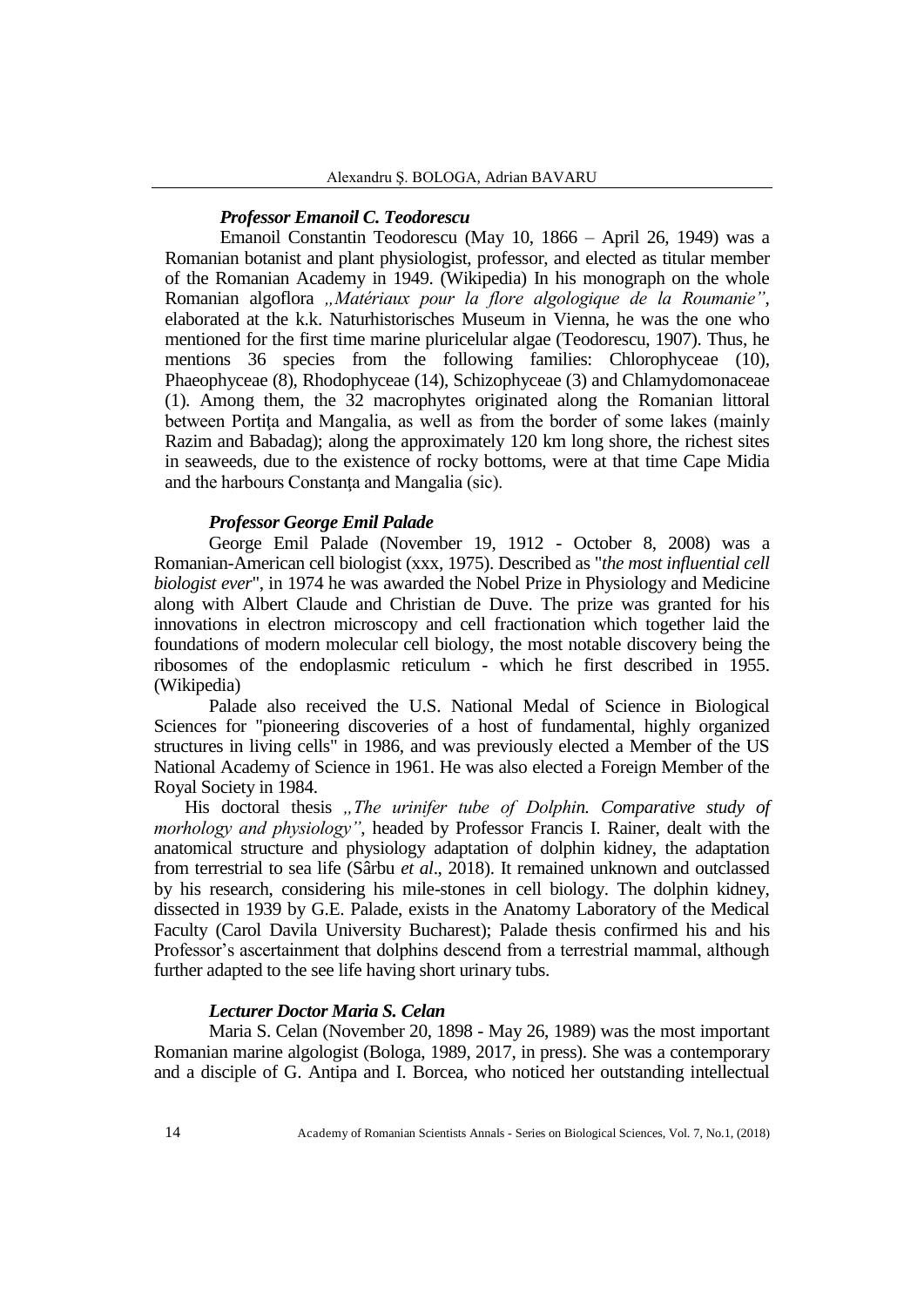aptitudes for research ever since her youth. Besides her didactic activity she felt a strong attraction for field and laboratory research work, that will compel her recognition as algologist both at national and European level.

She has completed her professional training at the Botanical Institute and the Museum of Natural History in Vienna. Afterwards she dedicate herself to a prodigious activity in France, at the Faculty of Sciences in Paris (Sorbonne) and at the National Museum of Natural History in Paris; she also paid several visits to the marine biological stations at Dinard, Roscoff and Villefranche sur Mer (France). Later on she was very appreciated by remarkable Soviet marine algologists being cited in different scientific publications (e.g. Zinova, 1967).

The early scientific results allowed the brilliant passing of a French state doctor's degree, with the dissertation *"Recherches cytologiques sur les Algues rouges"* (Celan, 1940/1941), completed with a second thesis same year (Celan, 1940). Professor A. Guilliermond stated: *"… elle est certainement l'une des meilleures theses de botanique qui a été soutenue à la Sorbonne ces dernières années.*"; he also wrote that the original contribution overtook *"de beaucoup le cadre de l'Algologie et même de la botanique".*

Celan identified 157 marine macrophytes in all, out of which many are new for the Romanian shore, some of them are new for the entire Black Sea, and one represents a new species for science, a red alga dedicated to one of her mentors - G. Antipa, namely *Gelidiella antipae* (Celan, 1938; Zinova, 1967).

By her pioneer work in the Romanian marine algology, citology and histochemistry (xxx, 1975), her contributions to the enrichment of the patrimony of global science, Maria Celan belongs to the history of algology.

# *National Institute for Marine Research and Development "Grigore Antipa", Constanţa (1970)*

The National Institute for Marine Research and Development "Grigore Antipa" Constanta (Fig. 10) is mainly involved in basic research and applied technology, crucial for the understanding, protection and management of coastal and

marine environment in the economic exclusive zone of Romania at the Black Sea coast. NIMRD is entitled to propose the Ministry of Environment and Climate Changes regulations in the field and represents Romania with respect to marine science with different organizations and expert groups of international conventions. It is the technical operator of the national network of physical, chemical and biological monitoring and coastal erosion surveillance. (Internet).

The main responsibilities of



**Fig. 10.** National Institute for Marine Research and Development "Grigore Antipa" Constanţa

NIMRD at national and international levels, carried aut with its research vessel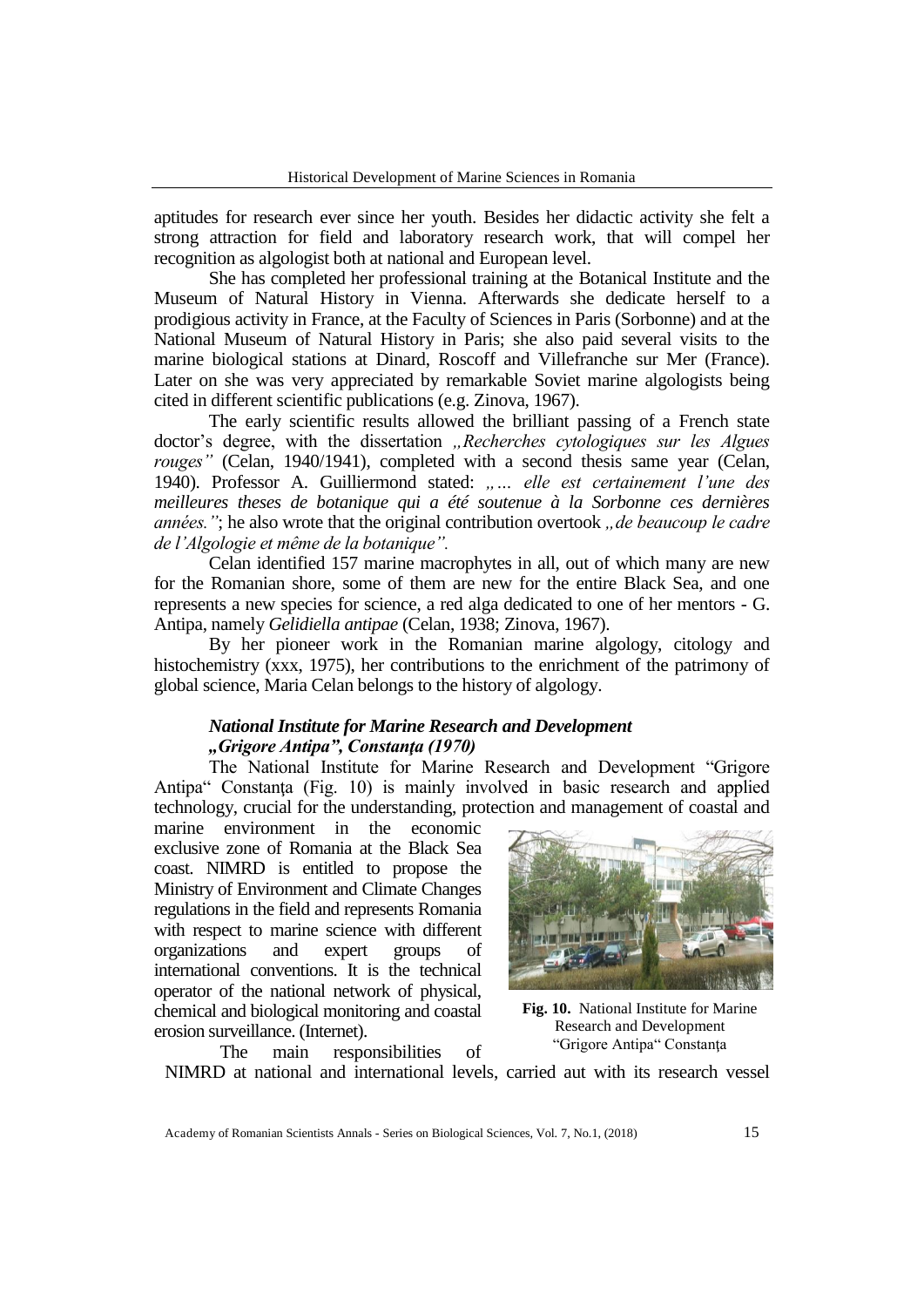*Steaua de mare 1* (Fig. 11) and other modern equipments, are:

presidency and secretariat of the Romanian National Oceanography Committee / RNC- UNESCO;

- Permanent Technical Secretariat of the National Coastal Zone Committee;

- coordinator and secretary of the International Secretariat for the South-Eastern Europe of the Balkan Environmental Association;

- coordinator and secretary of the Regional Activity Center for Environmental Aspects, Fisheries and Other Marine Living Resources Management, as well as five other national focal points (the Black Sea Commission);

- scientific representation of Romania in international bodies (UNESCO / COI, CIESM, FAO, CGPM, CECAF, ICES, NATO, GEF/ Black Sea, ACCOBAMS).

The major activities of NIMRD are:



- oceanographic surveys in the Romanian marine sector and the related EEZ (approximately 60-80 days/year);

- programmes focused on areas of national and international interest (integrated monitoring of marine and coastal environment;

- marine ecosystem conservation and

**Fig. 11.** Research vessel "Steaua de Mare 1".

promotion of its sustainable use, protection

and sustainable development of marine resources (National Agency of Fisheries and Aquaculture);

- protection and conservation of dolphins in Romanian marine waters - MECC, EC/LIFE NATURE, ACCOBAMS);

- marine radioactivity and radioecology (IAEA, MML Monaco).

It is the only R&D institute in Romania where research on marine aquaculture is conducted, as well as assessing the Total Allowable Catch for the main marine fish species of commercial interest. The Institute also performed, together with the National Agency for Fisheries and Aquaculture, the National Programme for Fisheries Data Collection, under which the fishing quotas are allocated by the EC.

## **National Institute for Research and Development of Marine Geology and Geoecology - GeoEcoMar, Bucharest - Constanţa (1993)**

The National Institute for Research and Development of Marine Geology and Geoecology – GeoEcoMar (Fig. 12) was founded in 1993 by Professor Nicolae Panin, geologist, full member of the Romanian Academy. It was initially named Romanian Centre for Marine Geology and Geo-ecology. Its administrative and scientific headquarters is in Bucharest; but the operational center, with the research vessels, mainly *Mare Nigrum* (Fig. 13), and other marine infrastructures, is in Constanța, an important harbor on the Black Sea. (Wikipedia) Professor Panin's successor in Constanţa was for a while Dr. geologist Glicherie Caraivan.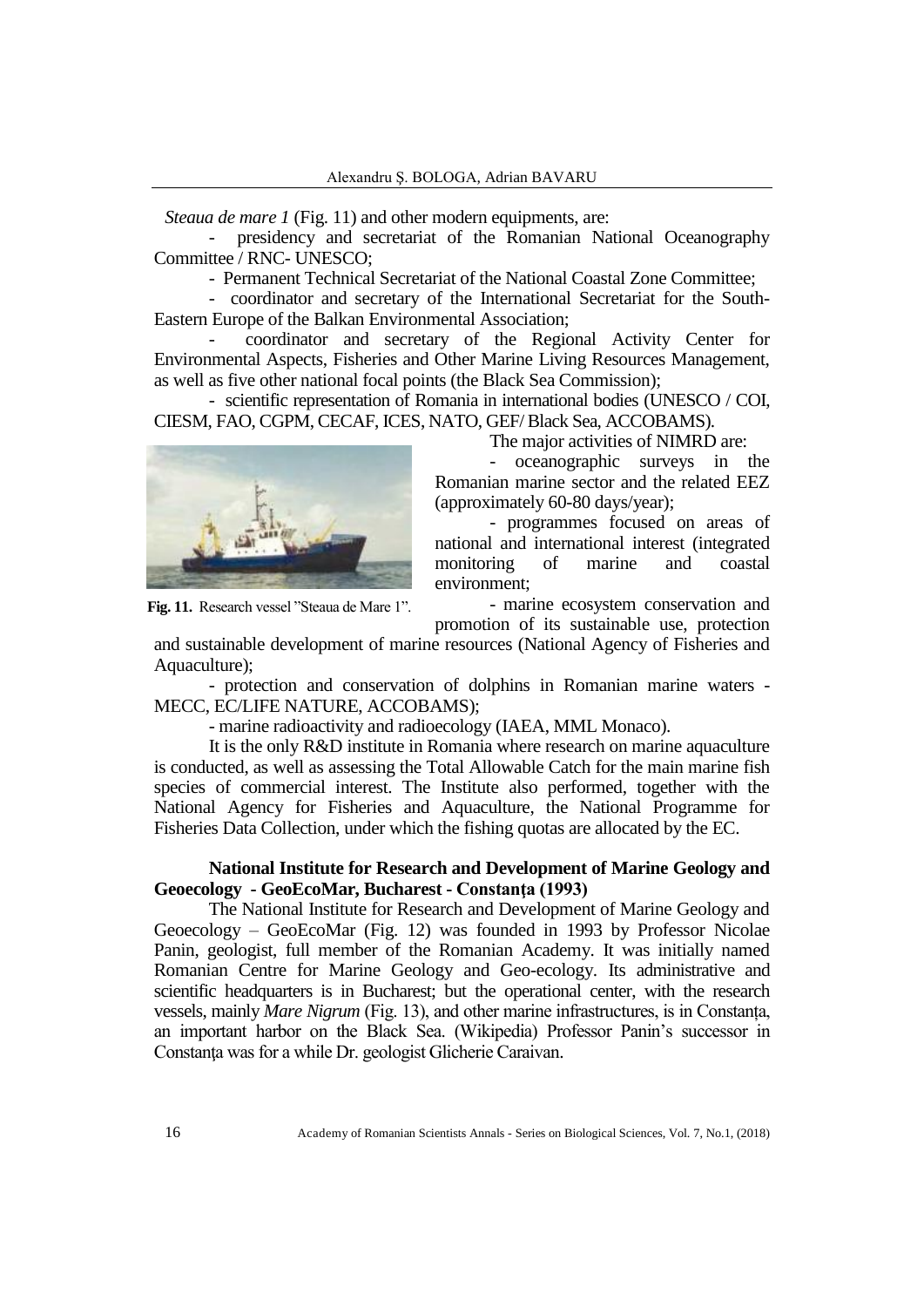GeoEcoMar is involved in European research programmes of hydrological river-delta-sea macrosystems. It has fathomed the study of coastal erosion and its correction and participates in European programmes to monitor potential hazards in the Black Sea. It explores the environmental effects of a dramatic decline due to the sediments collected by the upstream dams. Also, the institute is involved in carbon dioxide capture and storage studies.



**Fig. 12**. National Institute for Research and Development of Marine Geology and Geoecology, its premises in Constanţa.

Since 1996, GeoEcoMar has been formally authorized to develop impact studies and environmental evaluations in Romania. Since 2006 it has been certified

ISO 9001 for research conducted in geology, geophysics and geo-ecology, and by Lloyd's Register Quality Assurance (Romania) in accordance with ISO 9001: 2008 and ISO 9001: 2008. The institute obtained the European status of excellence (Euro-EcoGeoCentre Romania).



Fig. 13. Research vessel *Mare Nigrum.*

GeoEcoMar is, alongside similar

institutes from Italy, France, UK, Greece, Spain, Ireland, the Netherlands, Germany and Portugal, a member of the European Multidisciplinary Seafloor and water column Observatory (EMSO), a network of various institutes and companies monitoring the open ocean or shallow waters in order to prevent hazards, tsunami or earthquake effects. It has initiated the *Évolution du littoral danubien: vulnérabilité et prévention* project which is to collect seismic data from the mouth of the river Danube, to study the morpho-sedimentary structure of the river-sea system.

### *Universities from Bucharest, Iassy, Cluj-Napoca, Constanţa, Galaţi*

Some research on physical, chemical, biological and fishery oceanography has been carried out in certain older or more recent Romanian Universities, such as the University "Constantin I. Parhon" Bucharest, the University "Alexandru I. Cuza" Iassy, the University "Babeş-Bolyai" Cluj-Napoca, the University "Ovidius" Constanţa and the University Galaţi.

Professor Nicolae Botnariuc from the University Bucharest has authored the book "Din istoria biologiei generale" ("From the History of General Biology"), which in the chapter "*Din istoria biologiei generale în România"* ("*From the history of general biology in Romania*") by S. Ghiţă contains references to the founders of the Romanian biological oceanography Ioan Borcea, Grigore Antipa, and Emil Racovitza (Botnariuc, 1961). Professor Constantin S. Antonescu, from the above mentioned university, has published a booklet "Mamifere din mări și oceane"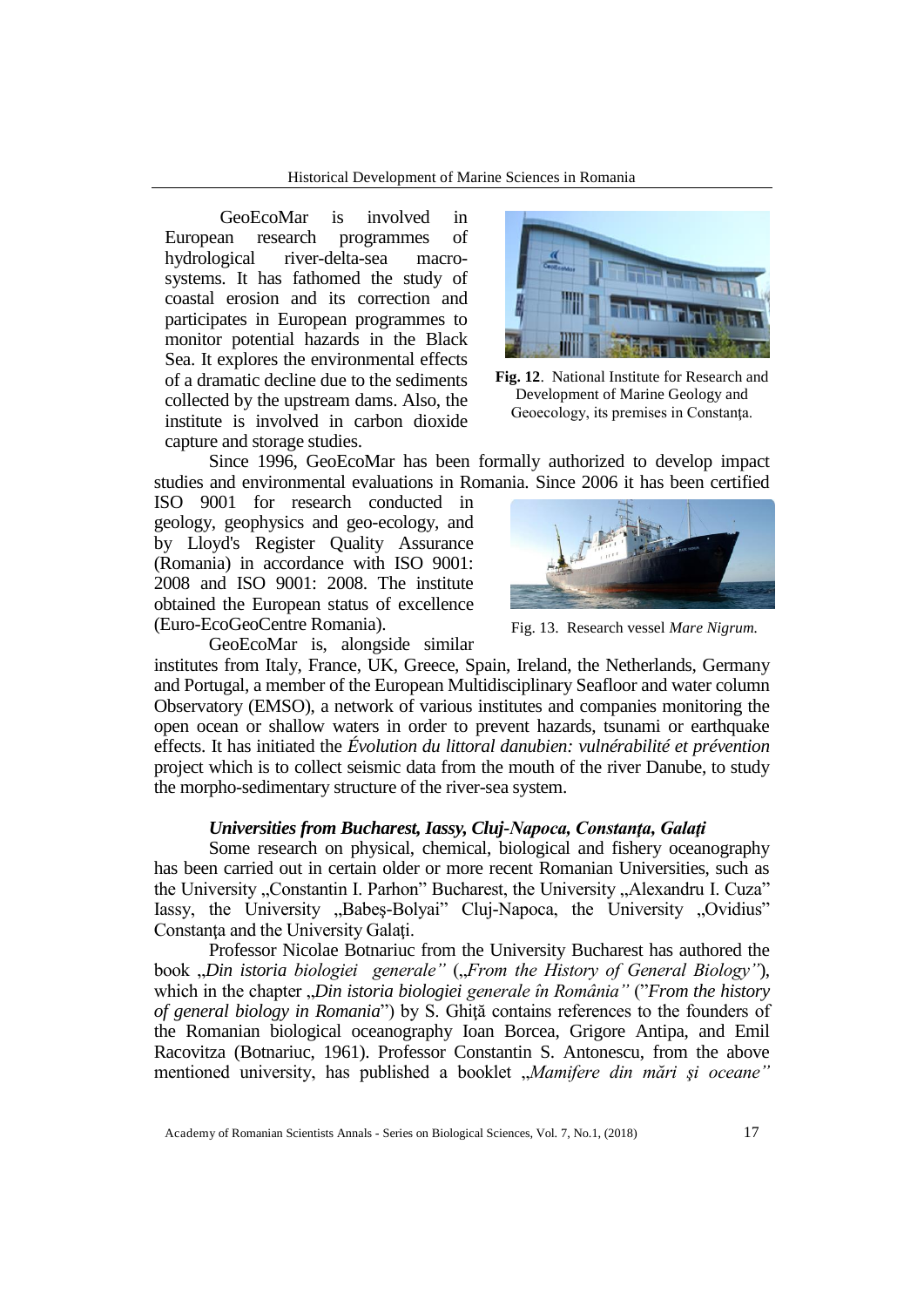("Mammals from the seas and oceans") (Antonescu, 1966), He has also dedicated in his book *"Biologia apelor*" *("The Biology of Waters*"), the chapters XVI, XVII and XVIII to the brackish waters and their biology, the Black Sea, and the marine waters, respectively (Antonescu, 1967). Professor Emil Vespremeanu, University of Bucharest, published most recently "*The Black Sea – Physical, Environmental and Historical Perspectives"* (Vespremeanu and Golumbeanu, 2018). Commander's Romeo Boșneagu from the Maritime Hydrographic Directorate (Constanța) is in press.

The connections of illustrious Professors from the University "Alexandru I. Cuza" from Iassy, starting with I. Borcea, such as Gheorghe Mustată, with the development of indigenous marine biological research institutions, has to be acknowledged.

The devolpment of higher education in biological sciences, with some reference to marine biology as well, can be exemplified also with respect to the creation of the Romanian University of Cluj immediately after the Great Union in 1918 (Fabian and Bologa, 2015). The most remarkable investigator from this University, on the physiology of Black Sea animal species, was Academician Eugen A. Pora; one of his valuable publication, in co-authoring with Ioan Oros, is "Limnologie și oceanologie" ("Limnology and Oceanology") (Pora and Oros, 1974); some of his collaborators have continued and completed his research work.

At the University "Ovidius" Constanța from example, Lecturer Dr. Daciana Sava has published a generously illustrated "Atlas botanic" ("Botanical Atlas") containing a chapter on algae, with reference to the marine species as well (Sava, 2007).

Academicians Mircea Maliţa and Mihai C. Băcescu edited in their book "*Viitorul mărilor și oceanelor"* ("*The Future of Seas and Oceans"*), in collaboration with Romanian specialists, some major aspects regarding marine related matters in the '80ies, in five chapters (Maliţa and Băcescu, 1980):

I. Climatology, energetica land mineral resources,

II. Ocean bioresources (prospects, economy, organization),

III. Marine environment protection for the benefit of mankind,

IV. Marine physics and engineering,

V. International legislation and cooperation.

# National Museum of Natural History "Grigore Antipa", Bucharest

Several museographers from the National Museum of Natural History "Grigore Antipa" have also carried out specific research on the flora and fauna along the Romanian Black Sea coast. Among them stood Professor Mihai C. Băcescu whose scientific work received international recognition, as well as Drs Modest Gutu, Dan Manoleli and Alexandru Marinescu. Nowadays the Museum is considering the strengthening again of its co-operation with the National Institute for Marine Research and Development "Grigore Antipa" in Constanța.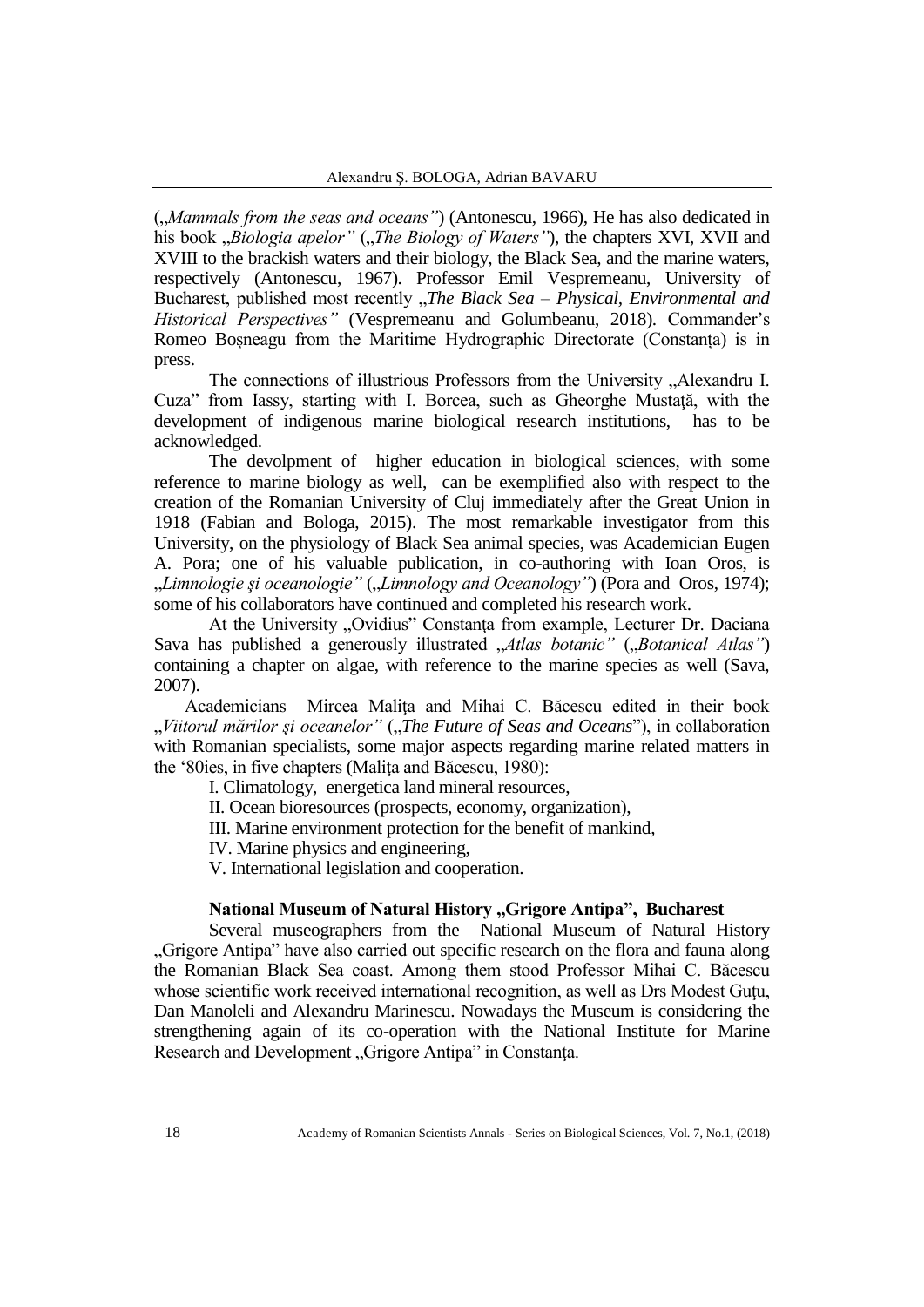### **Romanian Non-Governmantal Organizations with marine profile**

After 1990, numerous NGOs were set up in Romania. Some of them concentrate on environment and environmental protection. They dedicate themselves to observations, monitoring and other activities of public awareness concerning the coastal and marine areas, giving them the possibility to develop and also promote one of the main goals: ensuring the sustainable development of the coastal zone and the responsible use of the marine resources.

### **Oceanic Club (1992)**

Oceanic Club is a Romanian environmental NGO, located in Constanta, aiming to contribute to the protection of the natural and cultural heritage and to improve the scientific research in the field. (Internet). It is a team of biologists, researchers of biodiversity, and nature enthusiasts. The activity began in 1992. The main national programmes are:

 - B-Watch: biodiversity assessment and monitoring of Dobrogea zone and continental shelf of the Black Sea in terms of two groups of species: Invasive species and threatened species, preparation and implementation of intervention projects;

- Dolphins in distress!: Research on the three species of dolphins in the Black Sea population status, assessment and development / implementation of the mechanism of restocking;

- E - 2000 environmental education projects and inventory action of pollution sources of the Black Sea environment;

- CeSt XXI: scientific research programme designed to support the development of natural and cultural heritage of Romania by museums, research centres and academic institutions.

Type of partner/expertise sought:

- Removing nets, fishing gear and other marine debris;

- Recycling marine debris.

Type of expertise/competence offered:

- biodiversity surveys and monitoring;

- field research for biodiversity projects.

# **Mare Nostrum Constanţa (1994)**

Mare Nostrum is another non governmental organization, located likewise in Constanţa, funded in 1994 and comprises of citizens concerned about the severe degradation of the Romanian Coastal Environment, whose mission is to promote the transformation from the current unsustainable practices and attitudes towards more sustainable and environmentally conscious methods regarding the utilization of the Romanian Coastal Zone. (Internet)

It main goals are:

- to develop and diversify the organization's funding sources,
- to increase the awareness and to educate the community,
- to promote and ensure the sustainable development of the coastal zone,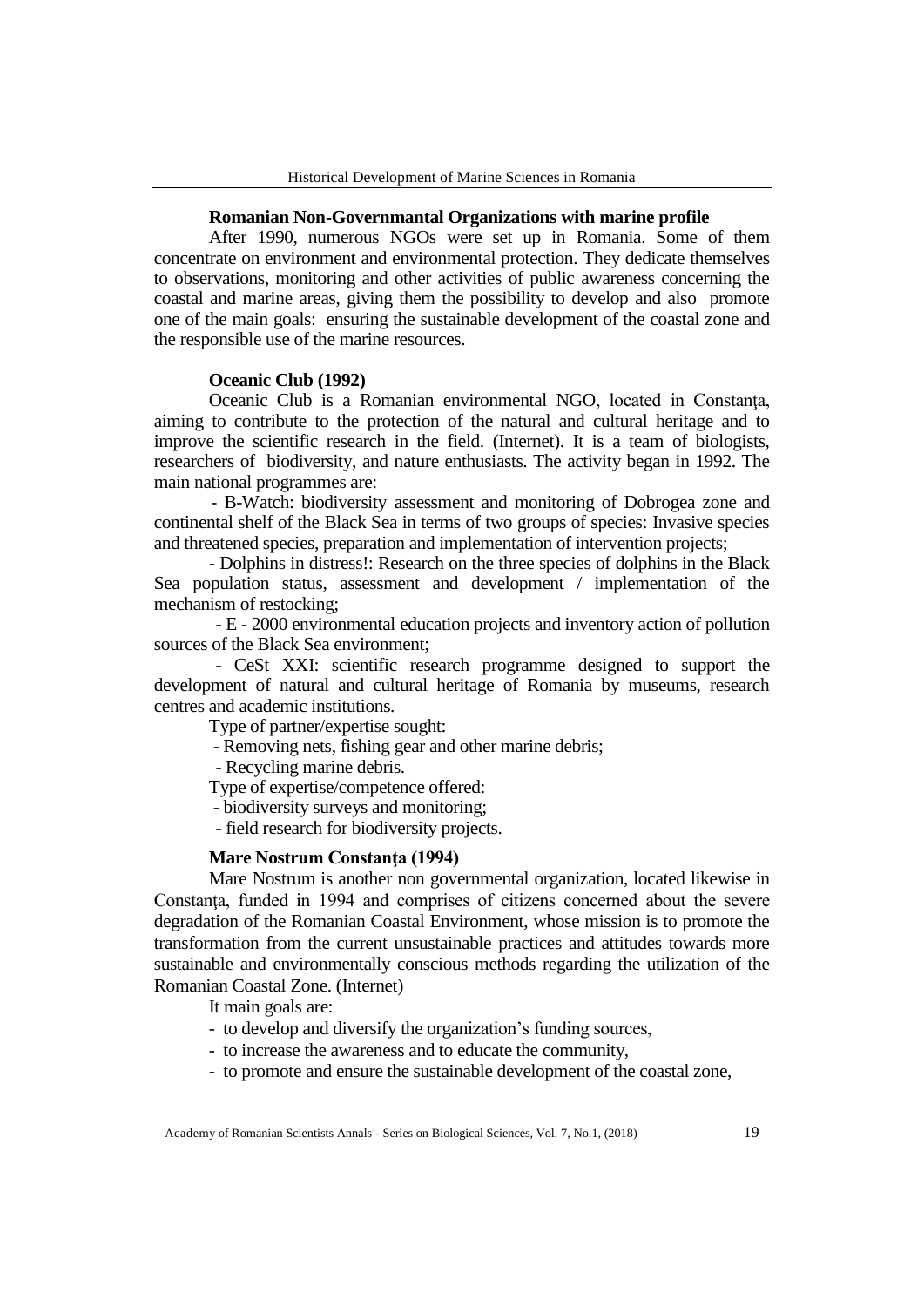- to assess the state of the environment,
- to contribute to the specific environmental policies,
- to establish partnerships with the community stakeholders. The departments are:
- Black Sea Information, Education and Resources Centre,
- Environmental education/education for sustainable development,
- Waste management department,
- Biodiversity conservation department,
- Volunteering department.

# **International Ocean Institute (1972)**

The International Ocean Institute (IOI) is an independent, non-governmental, international non-profit organisation incorporated in the Netherlands, with Headquarters at the University of Malta. It was founded in 1972 by Professor Elisabeth Mann Borgese (1918-2002). (Internet). She was offered a doctorate honoris causa by the University "Ovidius" in Constantza, two years before her death (Bologa, 2003).

The mission of the IOI consist of: to promote education, training and research to enhance the peaceful uses of ocean space and its resources, their management and regulation as well as the protection and conservation of the marine environment, guided by the principle of the Common Heritage of Mankind. The IOI's scope and presence is global. The IOI system operates by means of 23 Operational Centres spread worldwide. The IOI co-operates with the United Nations system, e.g. UNESCO-IOC, IMO, UNEP and with several other NGOs at local and regional level.

*Pacem in Maribus* (PIM) conventions started being organised annually by IOI since 1970. Malta hosted the first five conferences which then started being held in other countries. The importance of the oceans is recognised on a national, regional, international, transnational, and global level where oceans are considered as being the common heritage of mankind, a concept developed by Arvid Pardo. The conferences organised so far focused on international ocean affairs. Topics ranged from arms control and monitoring and surveillance in the oceans, to management and conservation of marine resources, to the feasibility of common shipping lines or on Ocean Development Tax. The results of the research projects, regional seminars and other studies carried out by IOI, are also discussed during Pacem in Maribus conferences. The conferences have mainly contributed to the development and formation of the UN convension on the Law of the Sea (UNCLOS).

The Black Sea Operational Centre was created by IOI through a *Memorandum of understanding* with the Black Sea University Foundation created by Academician M. Maliţa in Bucharest / Constanţa, Romania (1993) and dates back to 1996 (Bologa, 2000). The Centre was hosted initially by the National Institute for Marine Reserach and Development "Grigore Antipa", and transferred to the National Institute for Research and Development of Marine Geology and Geoecology in 2004.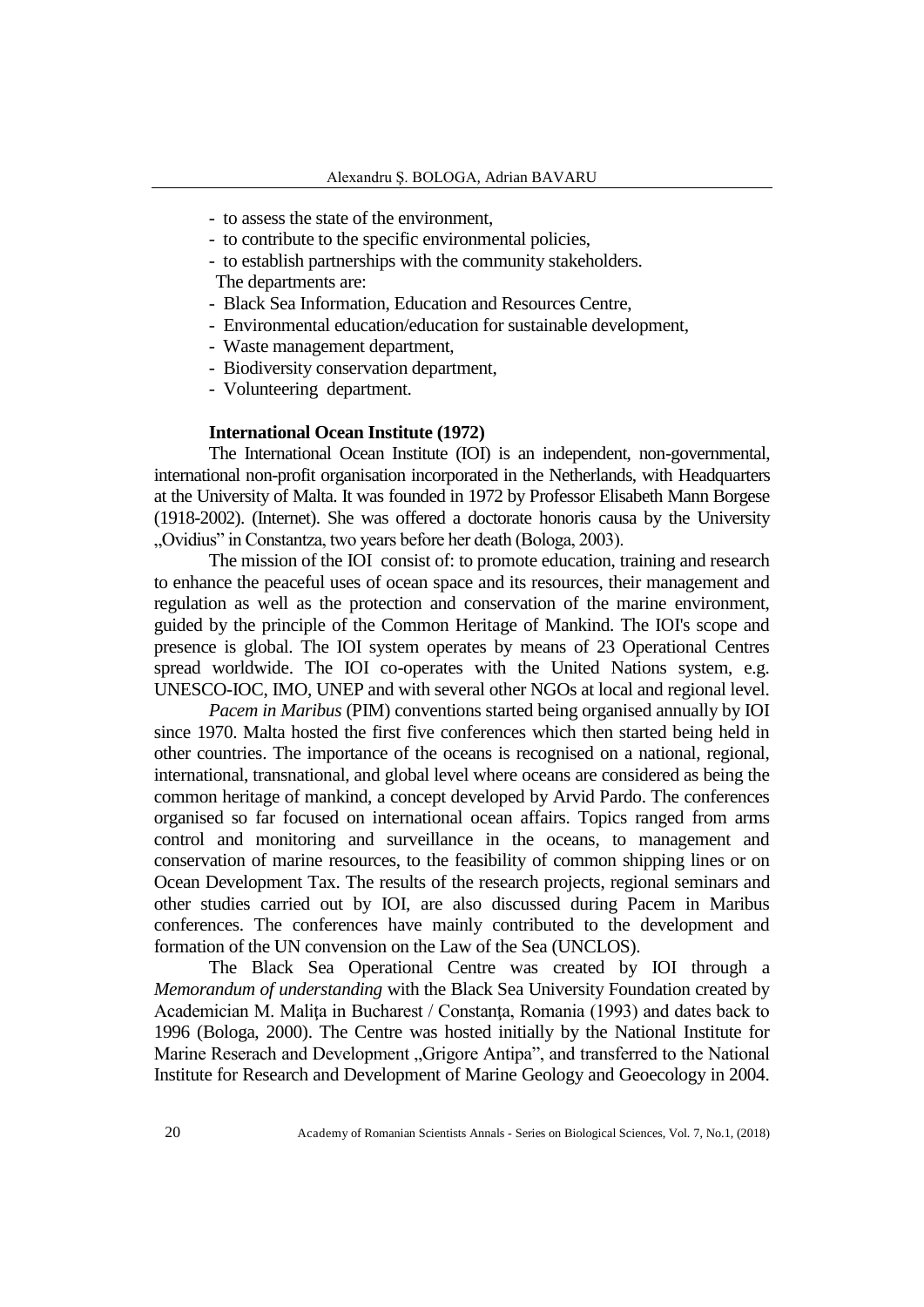The acceptance and promoting of BSOC by Elisabeth Mann has allowed developing and diversifying certain concerns and achievements of Romanian marine research.

### **The Black Sea Commission**

Acting on the mandate of the Black Sea countries (Bulgaria, Georgia, Romania, Russian Federation, Turkey and Ukraine), which on April 21,1992 signed and shortly thereafter ratified the Convention on the Protection of the Black Sea Against Pollution, the Commission on the Protection of the Black Sea Against Pollution (the Black Sea Commission) implements the provisions of the Convention and the Black Sea Strategic Action Plan.

Main Challenges

• Combating Pollution from land-based sources and maritime transport,

• Achieving sustainable management of marine living resources,

• Pursuing sustainable human development.

Main Policy Measures

• Pollution reduction from rivers, priority pollution sources, vessels; regulatory and legal tools

• Conservation of biological diversity, expansion of protected territories, promotion of responsible fisheries

• Introduction of ICZM, promotion of EIA environmental audit, ecologically sound techologies, public involvement in environmental decision making, green tourism and sustainable livelihood.

Romania's accession to the Commission has substantially contributed to scientific, operational and regional cooperation in the field of marine sciences; one example is the major contribution of Romania to the Commission's multinational periodical report State of the Environment of the Black Sea (e.g. CPBSAP; 2001- 2006/7).

# **Black Sea related completed International RDI Programmes / Projects with Romanian / NIMRD participation and expertise** (Bologa, 1998; Internet)

- Co-operative Marine Science Program for the Black Sea (CoMSBlack) (1991-1995).

- Environmental Management and Protection of the Black Sea, GEF (UNEP, UNDP, World Bank) (1992-1998).

- Ecosystem Modeling as a Management Tool for the Black Sea: A Regional Program of Multi-Institutional Co-operatiopn (NATO TU-Black Sea) (1994-1997).

- Wave climate along Turkish coasts / Black Sea (NATO-TU-Waves) (1994- 1998).

- The Investigation between the River Danube and the north-western Black Sea (EROS 2000) (1995-1997).

- Biogeochemical Interactions between the Danube River ands the northwestern Black Sea (EROS 21) (1997-1998).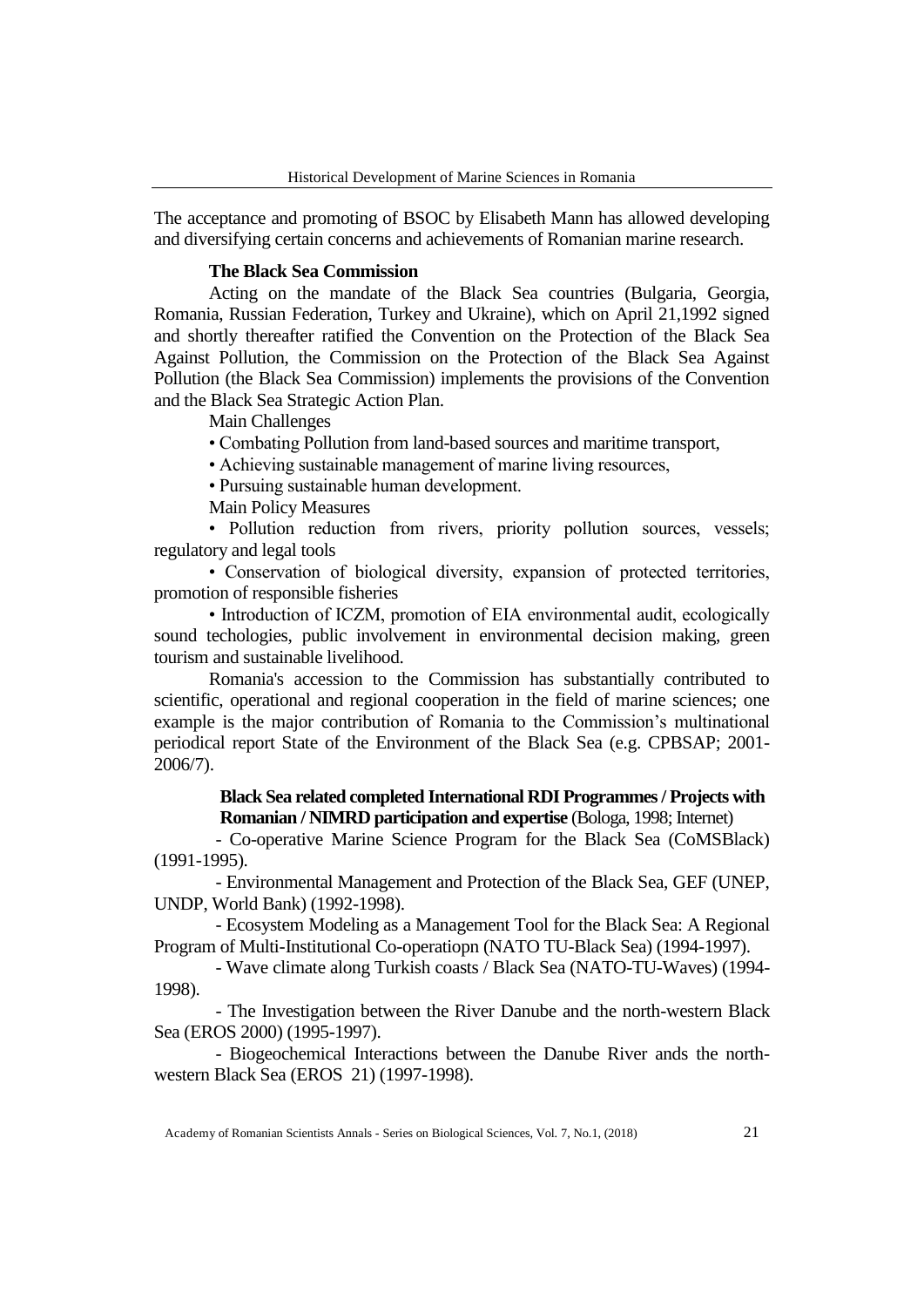- Black Sea Observation and Forecasting System, NATO/CCMS (1998- 2000).

- SESAME\*\* - "Southern European Seas: Assessing and Modelling Ecosystem changes" (2006-2011).

- GEF BSERP\*\* - The Black Sea Ecosystems Recovery Project (2008).

- UP-GRADE BS-SCENE\* - "Up-grade Black Sea Scientific Network" (2009-2011).

- NATO SfP Project #982678 - NATO Science for Peace Project "Bio-Optical Characterization of the Black Sea for Remote Sensing Applications" (2009- 2012).

- MSFD Project Harmonization with the Marine Strategy Framework Directive (2009-2012).

- PEGASO\* - "People for Ecosystem Based Governance in Assessing Sustainable Development of Ocean and Coast" (2010-2014).

- ODEMM - "Options for Delivering Ecosystem-Based Marine Management" (2010-2013).

SEAS-ERA - "Towards Integrated Marine Research Strategy and Programmes" (2010-2014).

- PERSEUS\*\* - "Policy-oriented marine Environmental Research in the Southern EUropean Seas" (2012-2015).

- CoCoNET\*\* - "Towards COast to COast NETworks of marine protected areas (from the shore to the high and deep sea), coupled with sea-based wind energy potential" (2012-2016).

\* - Projects participated or implemented by the Black Sea Commission (BSC)

\*\* - BSC is either end user or member of Advisory Board of project

# **References**

Anastasiu O., Ottescu N.I., 1940, *Este Marea Neagră săracă în pește?*, Tipogr. "Ion C. Văcărescu", Bucureşti, 86 pp.

Antipa G.., 1941*, Marea Neagră*, Vol. 1, *Oceanografia, bionomia şi biologia generală a Mării Negre*, Academia Română, Publ. Fond Adamachi, 10, 55, 313 pp.

Antonescu C.S., 1966, *Mamifere din mări şi oceane*, Ed. Ştiinţ., Bucureşti, 165 pp.

Antonescu C.S., 1967, *Biologia apelor*, Ed. Did. Ped., Bucureşti, ed. A II-a rev., 515 pp.

Băcescu M.C., 1965, *Bibliographie roumaine de la mer Noire*, Commission Nationale de la République Populaire Roumaine pour l'UNESCO, Bucarest, 122 pp.

Bavaru A., Consideraţii generale asupra grupărilor vegetale algale din partea de N-V a Mării Negre, *Com. Hidrobiol*., SSA, 27-35.

Bavaru A., 1977, Adnotări la lista speciilor de alge din dreptul litoralului românesc al Mării Negre, *Hidrobiologie*, 15, 65-78.

Bavaru A., 1979, *Fitocenozele algale de la litoralul românesc al Mării Negre (1968-1977)*, Teză de doctorat, Univ. Bucureşti, 121 pp.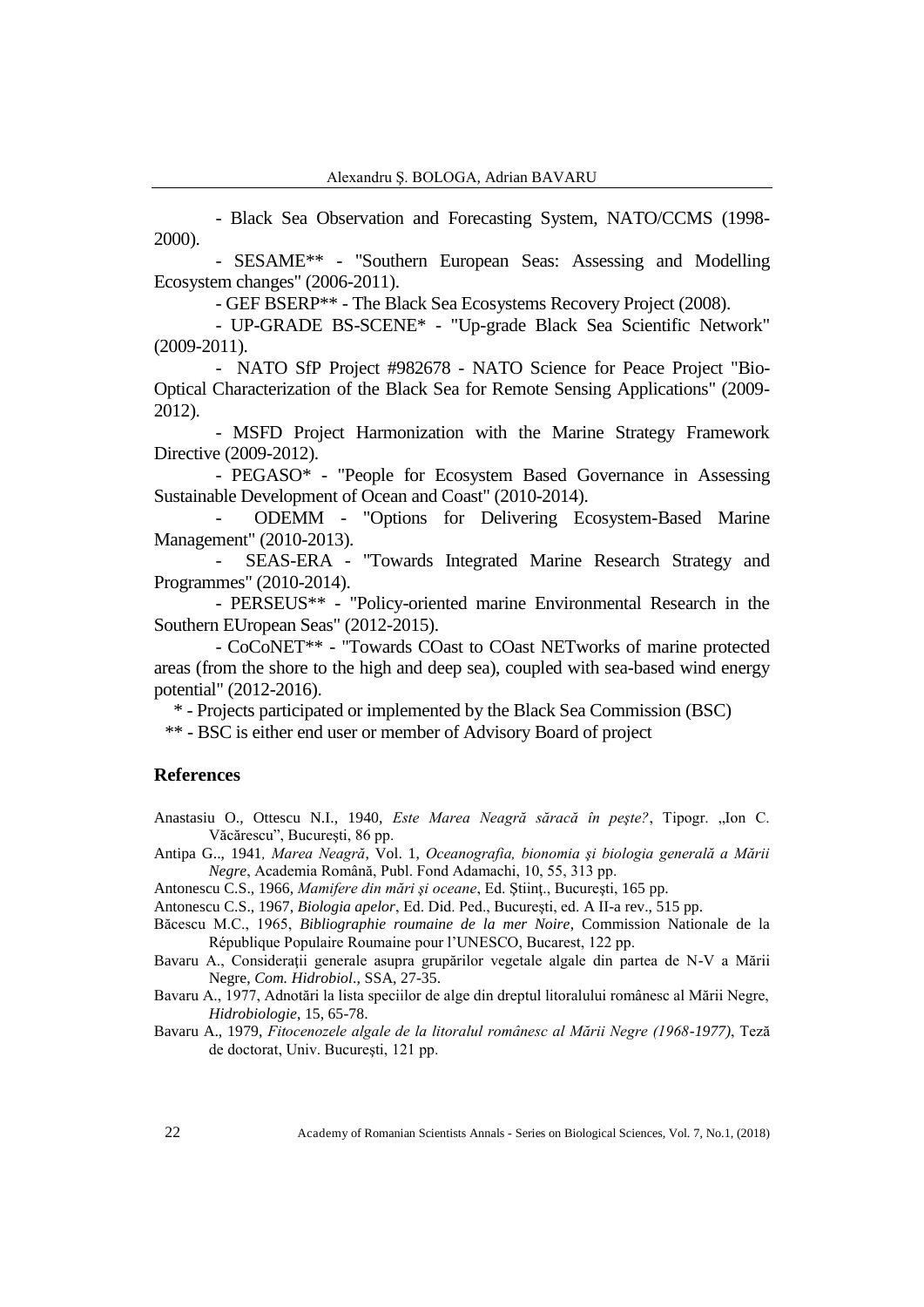- Bavaru A., 1980, Endemiques et reliques ponto-caspiennes de la flore algale du littoral roumain de La Mer Noire, *J. Étud. System. Biogéogr. Méd.* (CIESM), 93-94.
- Bavaru A., 1990, Le spectre chorologique de la macroflore benthique du littoral roumain de la mer Noire, *Rapp. Comm. Int. mer Médit*., 32, 1, 3.
- Bavaru A., 1992, Particularités écologiques du development de la vegetation algale macrophyte de la côte Roumaine de la mer Noire, *Rapp. Comm. Int. mer Médit*., 33, 29.
- Bavaru A., Bologa A.Ş., Skolka V.H., 1991, Revision of benthic marine algae along the Romanian shore of the Black Sea, *Int. J. Biol. & Oceanogr. Oebalia*, 17, 2, 253-551.
- Bologa A.S., 1989, Hommage au Dr. Maria S. Celan, *Cryptogamie, Algol.*, 10, 1, Paris, 1-6.
- Bologa A.S., 1993, Romania and the International Commission for the Scientific Exploration of the Mediterranean Sea, *Noesis*, 129-138, Bucureşti, 129-138.
- Bologa A.S., 1998, Regional research and management developments in the Black Sea, *Cercet. mar. - Rech.mar.*, 31, 7-12.
- Bologa A.S., 2000, The IOI Black Sea Operational Centre, in IOI BSOC Leadership Seminar "Using Today's Scientific Knowledge for the Black Sea Area's development Tomorrow", A.S. Bologa & R.H. Charlier (Eds.), *Proceedings*, 11-15.
- Bologa A.S., 2003, In memoriam Elisabeth Mann Borgese (1918-2002), *J. Coastal Res.*, 19, 4, West Palm Beach, Florida, 960.
- Bologa A.S, 2004, Development of marine biological institutions around the sea. in *Ocean Bridging the Millennia – A Spectrum of Historical Accounts*, UNESCO, China Ocean Press, 209-222.
- Bologa A.S., 2006, Review of the historical development of Romanian marine scientific research (1983-present), in *Proceed.Int.Conf. 135th anniversary INBIUM*, Sevastopol, September 19-21, 9.
- Bologa A.S., 2010, Emil Racovitza and the Belgica Antarctic Expedition in "Philatelic panorama of some Belgian Antarctic Marine Contributions, 19th-21st centuries: From Belgica to Princess Elisabeth", R.H. Charlier, *J. Coastal Res*., 26, 2, 359-376.
- Bologa A.S., 2011, România și Comisia Internațională pentru Explorarea Științifică a Mării Mediterane (CIESM) – scurt istoric. *Noema*, X, 333-338.
- Bologa A.S., 2014, Date arhivistice privind prima Staţiune de cercetări marine româneşti de la Agigea, *Noema*, XIII, 265-280 / idem, Archival data on the first Romanian Marine Research Station at Agigea, Constanta county (1926), *Noesis*, XXXVIII-XXXIX, 87-102.
- Bologa A.S., 2015, Cercetarea marină românească şi cooperarea cu Comisia Internaţională pentru Explorarea Ştiinţifică a Mării Mediterane (C.I.E.S.M.), *Rev. Pol. Şt. Scient*., Serie nouă, 4, 325-328.
- Bologa A.S., 2016, Cercetarea marină românească la peste 100 de ani, în *Profesor universitar dr. Valentin Ciorbea la 70 de ani – O viaţă în siajul muzei Clio*, V. Coman, L. Stelian, N. (Grigore) Paraschiv (coord.), Ed. Etnologică, 547-552.
- Bologa A.S., 2017, 120 de ani de la naşterea conf. dr. biolog Maria S. Celan I. Personalia, *Stud. şi com. / DIS*, X, 161-238.
- Bologa A.S., in press, 120 de ani de la naşterea conf. dr. biolog Maria S. Celan II. Corespondenţa ştiinţifică, *Stud.şi com. / DIS*, XI.
- Bologa A.S., Papadopol N.C., Nae I., 1999, Evolution des moyens nautiques de recherche océanologique en Roumanie (1893 - 1996) I. Recherches sur la mer Noire, *Noesis*, XXIV, Bucureşti, 161-172.
- Bologa A.S., Marinescu A., 2002, Romanian developmental contributions of E. Racovitza and G. Antipa to scientific exploration of the Mediterranean Sea, in *Oceanographic History. The Pacific and Beyond*, K.R. Benson & P.F. Rehbock (Eds.), Univ. of Washington Press, USA, 275-279.
- Bologa A.S., Charlier R.H., 2011, Romanian marine centennial. *J. Coastal Res*., 27, 2, 364-367.

Academy of Romanian Scientists Annals - Series on Biological Sciences, Vol. 7, No.1, (2018) 23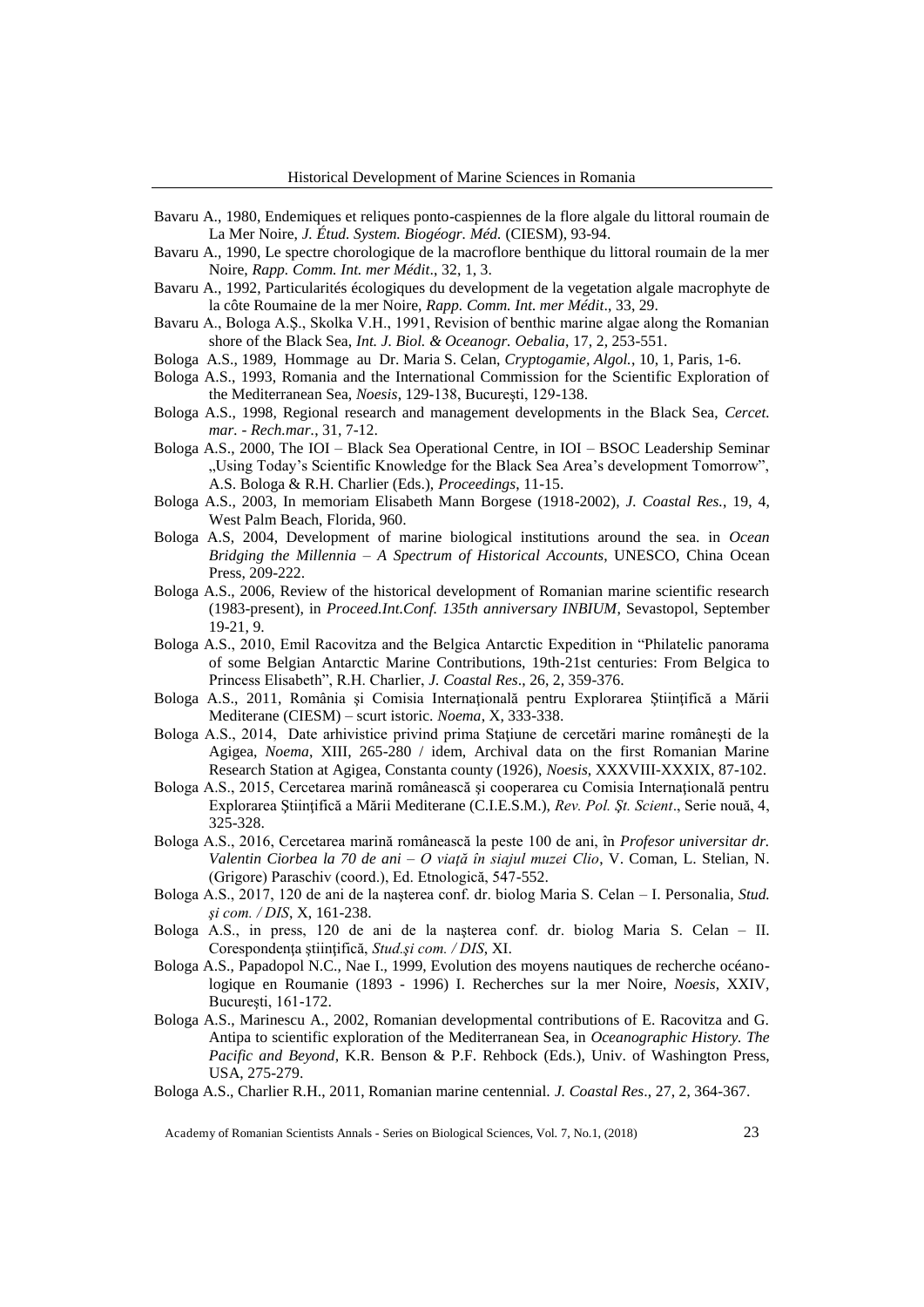Bologa A.S., Bologa A.F., Charlier R.H., 2013, Ioan Borcea and the first Romanian Marine Zoological Station at Agigea (1926), in *Places, People, Tools – Oceanography in the Mediterranean and Beyond*, Giannini Ed., Napoli 173-184.

Botnariuc N., Ghită S., 1961, *Din istoria biologiei generale*, Ed. Stiint., București, 757 pp.

- Călinescu R., 1931, *Insula Șerpilor – schiță monografică,* Inst. Arte Graf. și Ed. "Glasul Bucovinei", 15777, 63pp, 1 hartă, VII planșe.
- Celan M., 1938, Notes sur la flore algologique du littoral roumain de la mer Noire. IV. Deux Rhodophycées nouvelles pour la flore de la mer Noire: *Gelidiella Antipae* et *Phyllophora Brodiaei* (Turn) J. Ag., *Bull. Sect. Sci. Acad. Roumaine*, 19, 76-79.
- Celan M., 1940/1941, *Recherches cytologiques sur les Algues rouges*., Thèse pour obtenir le grade Docteur es sciences naturelles, Botanique, Paris, Masson et Cie èdit., 168 pp, avec 7 planches hors texte, dont quatre en couleur.

Celan M., 1940, 2e Thèse: *La coloration vitale* (Proposition donnée par la Faculté).

- Commission on the Protection of the Black Sea Against Pollution, *State of the Environmeny of the Black Sea (2001-2006/7)*, Istanbul, Turkey, 2008, 448 pp.
- Fabian A.P., Bologa A.S., 2015, Învăţământul ştiinţelor biologice la Universitatea românească din Cluj după Marea Unire din 1918. *Columna*, 4, 67-110.
- Malita M., Băcescu M.C., (sub coord.), 1980, Viitorul mărilor și oceanelor, Ed. Acad. R.S. România, 270 pp.
- Mamaev V.O., Aubrey D.G., Eremeev V.N. (Eds.), 1995, *Black Sea Bibliography, 1974-1994*  (Romania - A. Bologa), UN Publ., New York, 364 pp.
- Marin O.A., Timofte F., *Atlasul macrofitelor de la litoralul românesc al Mării Negre*, Ed. Boldaş, Constanța, 169 pp.
- Marinescu A., 1996, Le journal antarctique d'Émile Racovitza, naturaliste de l'expédition "Belgica", *Travaux du Muséum National d'Histoire Naturelle "Grigore Antipa"*, 36, 473- 495.
- Marinescu A., 1998, Émile Racovitza. De Banyuls aux glaces antarctiques: son journal, *Annales du Muséum d'Histoire naturelle de Perpignan*, 8: 25-39.
- Marinescu A., 2001, Emil Racovitza, naturalist aboard the Belgica: his unpublished manuscripts, in: *The Belgica Expedition Centennial*. Proceedings of the Belgica Centennial Symposium, 14-16 May 1998, 7 Figs. VVB Brussel University Press, 143-152.
- Marinescu A., 2018, An original document about the history of the Antarctic Expedition "Belgica", in *Diversity in Coastal Marine Sciences: Historical Perspectives and Contemporary Reserach of Geology, Physics, Chemistry, Biology, and Remote Sensing*, C.W. Finkl and C. Makowski (Eds.), A Festschrift in honor of Ass. Prof. Dr. Alexandru S. Bologa, Coastal Research Library 23, Springer Int. Publ., 593-597.
- Pădurean D., 2004, *Insula Șerpilor*, Ed. Muntenia, Constanța, 557pp.
- Petranu A. (Comp.), 1977, *Black Sea Biological Diversity – Romanian National Report*, UN Publ., New York, 314 pp.
- Popa O.P., Petrescu A.M., Falcan D., Falcan A., 2017, 150 de ani de la naşterea savantului Grigore Antipa, *Historia*, XVII, 190, Noiembrie, 12-33.
- Pora E.A., Oros I., 1974, *Limnologie şi oceanografie*, Ed. Did. Ped., Bucureşti, 424 pp.
- Richard J., 1938, Le Musée océanographique de Monaco, in *Grigore Antipa – Hommage à son œuvre*, M.O., Imprim. naţ., Bucuresti, 453-462.
- Sava D., 2007, *Atlas botanic*, Ed. Steaua nordului, Constanta, 216 pp.
- Sârbu V., Melihov R., Costea D.O., 2018, The Black Sea dolphin nephron studied by Romanian Nobel laureate George Emil Palade, in Diversity in *Coastal Marine Sciences: Historical Perspectives and Contemporary Reserach of Geology, Physics, Chemistry, Biology, and Remote Sensing*, C.W. Finkl and C. Makowski (Eds.), A Festschrift in honor of Ass. Prof. Dr. Alexandru S. Bologa, Coastal Research Library 23, Springer Int. Publ., 485-493.